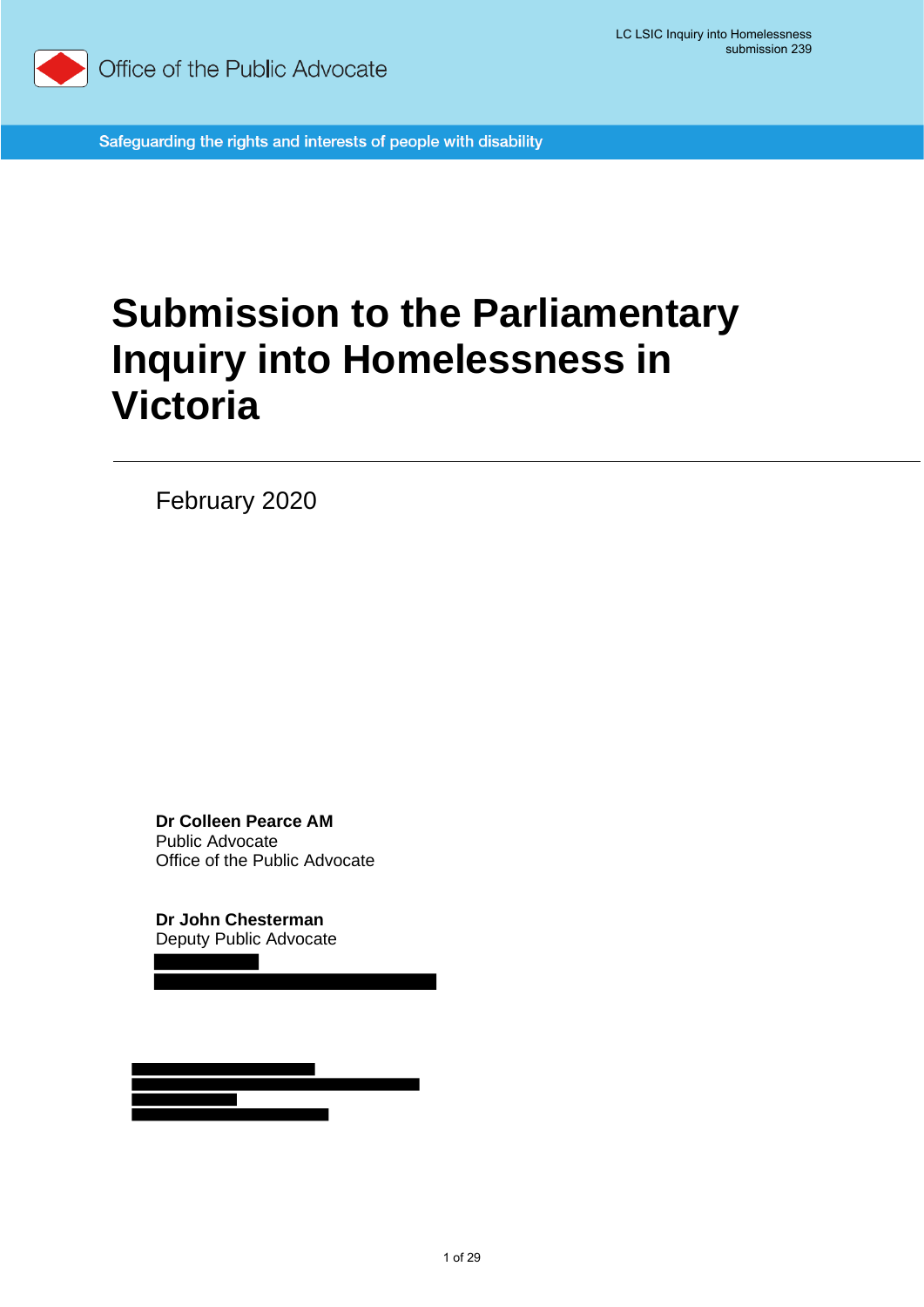## Contents

| $1_{-}$ |  |
|---------|--|
| 2.      |  |
| 2.1     |  |
| 3.      |  |
| 4.      |  |
| 5.      |  |
| 5.1     |  |
| 5.2     |  |
| 5.3     |  |
| 5.4     |  |
| 6.      |  |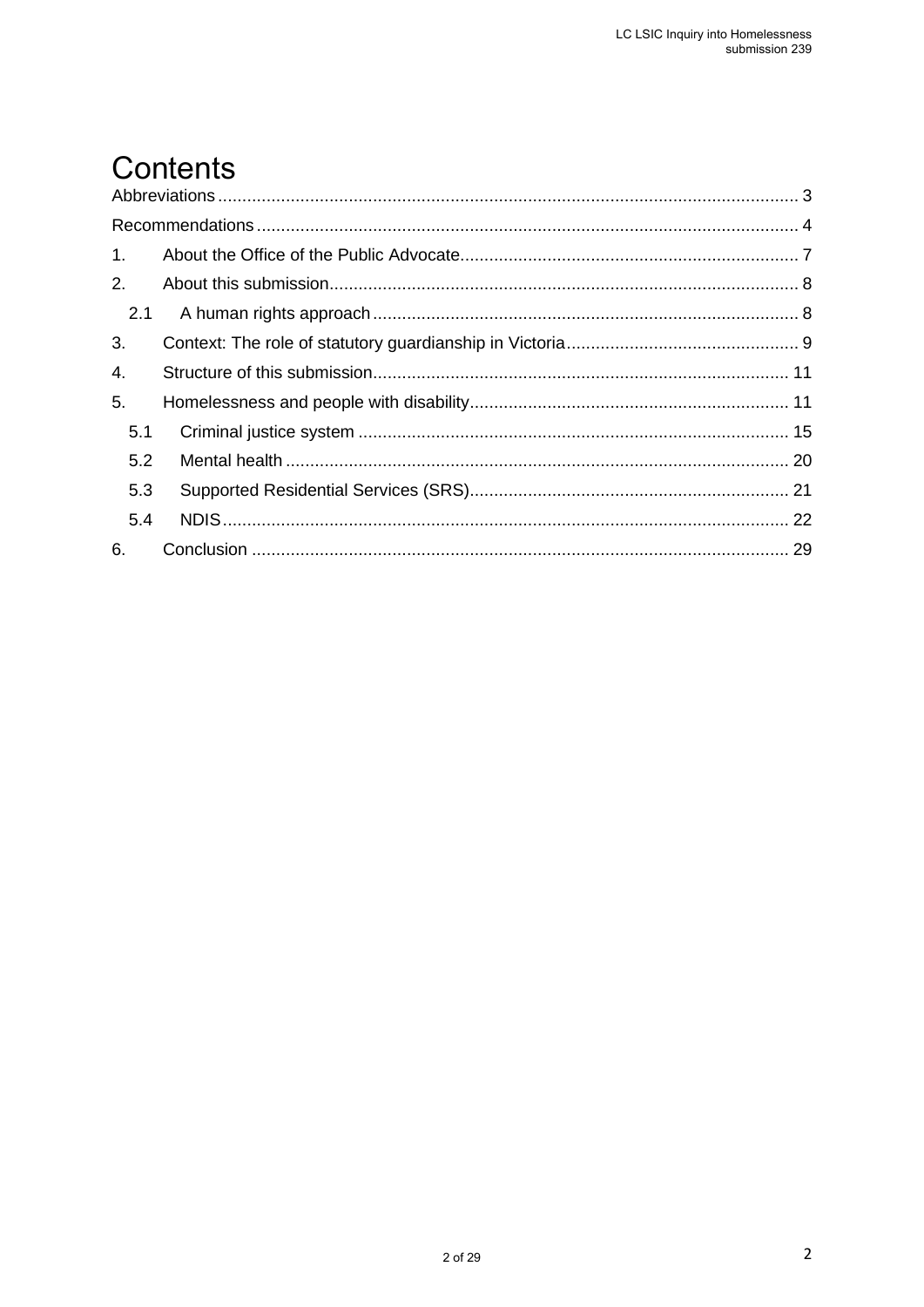## <span id="page-2-0"></span>**Abbreviations**

| <b>ABI</b>   | <b>Acquired Brain Injury</b>                                     |
|--------------|------------------------------------------------------------------|
| <b>AHRC</b>  | Australian Human Rights Commission                               |
| <b>AHURI</b> | Australian Housing and Urban Research Institute                  |
| CCU          | <b>Community Care Unit</b>                                       |
| <b>CRPD</b>  | Convention on the Rights of Persons with Disabilities            |
| <b>CMIA</b>  | Crimes (Mental Impairment and Unfitness to Be Tried) Act<br>1997 |
| <b>CSO</b>   | <b>Custodial Supervision Order</b>                               |
| <b>DHHS</b>  | Department of Health and Human Services                          |
| <b>DSP</b>   | <b>Disability Support Pension</b>                                |
| <b>NDIA</b>  | <b>National Disability Insurance Agency</b>                      |
| <b>NDIS</b>  | National Disability Insurance Scheme                             |
| <b>OPA</b>   | Office of the Public Advocate                                    |
| <b>RTA</b>   | <b>Residential Tenancies Act 1997</b>                            |
| <b>SDA</b>   | <b>Supported Disability Accommodation</b>                        |
| <b>SRS</b>   | <b>Supported Residential Services</b>                            |
| UN           | <b>United Nations</b>                                            |
| <b>VCAT</b>  | Victorian Civil and Administrative Council                       |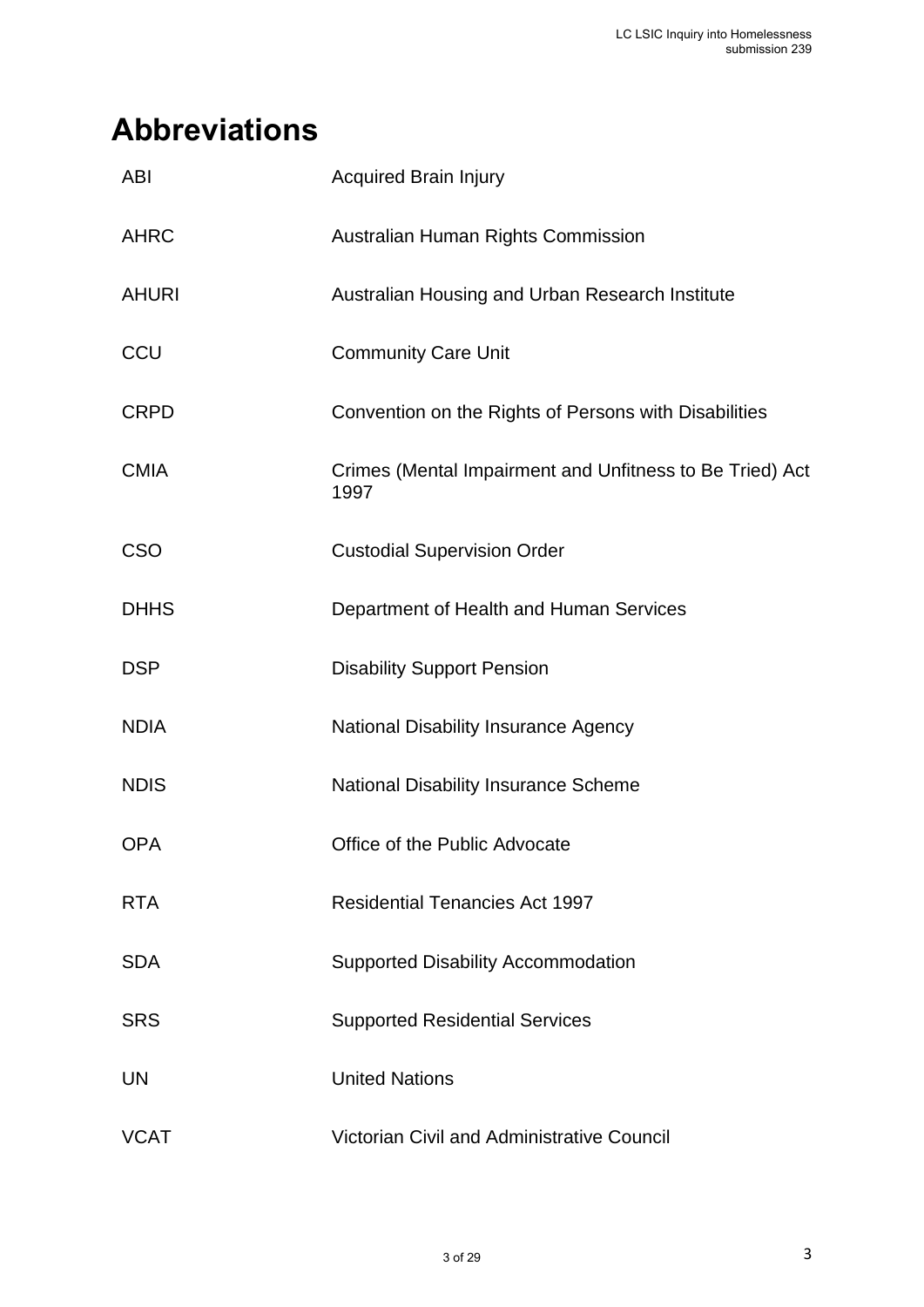### <span id="page-3-0"></span>**Recommendations**

#### **Recommendation 1**

Corrections Victoria should:

- adopt appropriate protocols to screen for cognitive impairment at entry into prison, which is a contingent factor for successful discharge planning to occur later.
- adopt protocols to identify whether people entering their service are NDIS participants or are potentially eligible to be so, and to facilitate access at the earliest opportunity.
- allow NDIS-eligible prisoners to have access to NDIS planning and supports while in prison.
- Ensure that prisoners who are placed on remand solely because they do not have an address to which they can be bailed, have access to discharge planning while on remand to ensure they are not homeless if they are released after appearing in court.

#### **Recommendation 2**

The Victorian Government should ensure that prisoners who remain on remand after sentence expiry because they are homeless are given immediate access to crisis or shortterm accommodation with appropriate disability supports and a case worker to support them to find appropriate longer-term accommodation.

#### **Recommendation 3**

The Australian and Victorian Governments should:

- address the interface issues between the NDIS and the Victorian prison system to reduce the number of prisoners with cognitive disability becoming homeless upon release because of a lack of appropriate disability supports.
- ensure that prisoners who have had their DSP or Newstart allowance suspended or cancelled because they are in prison are provided with prior release support to have their DSP restored at the earliest opportunity as part of their discharge planning so that at the very least another welfare benefit is secured for them whilst their application is considered.

#### **Recommendation 4**

The Victorian Government should establish a specific service to provide a therapeutic programme to address offending behaviours of concern for offenders with an Acquired Brain Injury (ABI) who have been deemed unfit to stand trial and have subsequently received a Custodial Supervision Order under the Crimes (Mental Impairment and Unfitness to be Tried) Act 1997.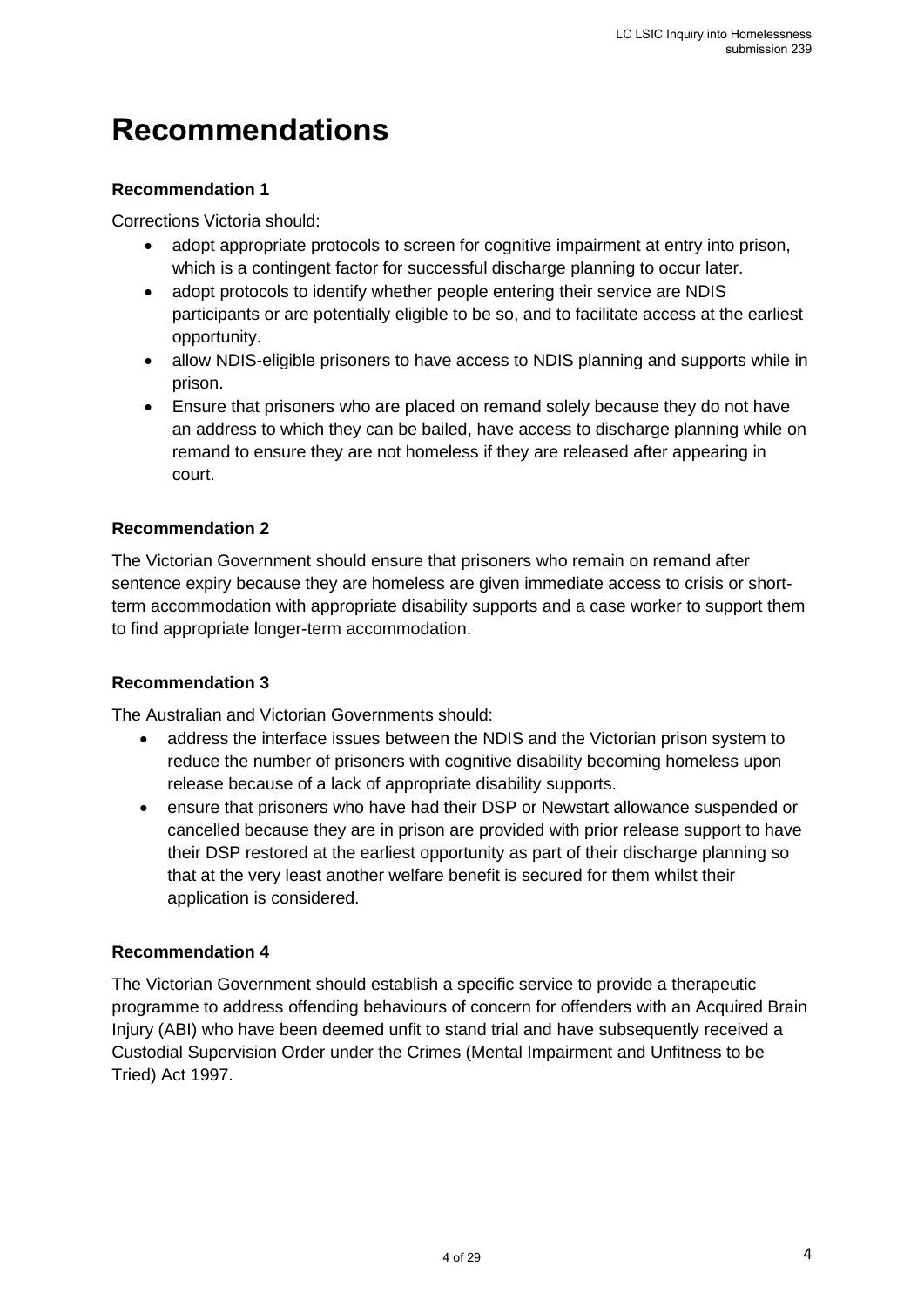#### **Recommendation 5**

The Victorian Government should develop a Disability Justice Strategy, as proposed in the Australian Human Rights Commission report *Equal before the law* (2014), to reduce the number of people with disability and/or mental illness who are incarcerated due to inadequate support for their needs.

#### **Recommendation 6**

The Victorian Government should advocate to the National Disability Insurance Agency (NDIA) that it should consult on, publish, and implement its Maintaining Critical Supports and Immediate Support Response policy and framework as a matter of urgency. This policy and framework should ensure that:

- multiple designated providers of last resort are clearly identified;
- providers of last resort are adequately resourced to enable them to respond immediately in situations of market failure which includes having staff available on short notice;
- the providers and their staff have specialised experience, skill and expertise that are relevant to the specific needs of participants;
- clear procedures exist to guide planners, local area coordinators and support coordinators when the need arises for a provider of last resort to supply any approved support (not just 'critical' supports);
- participant plans have built-in flexibility for situations in which a provider of last resort is required, including the ability to access contingency funding;
- participants are transitioned back to support outside provider of last resort arrangements, as soon as possible;
- providers of last resort mechanisms are established as an ongoing component of the NDIS market (i.e. they continue to exist once the transition to the NDIS is fully completed).

#### **Recommendation 7**

The Victorian Government should review the effect of the changes to the Disability Act 2006 and Part 12A of the Residential Tenancies Act (RTA) 1997 on the stability of tenure of residents with cognitive disability who either reside in, or are eligible to reside in, in Supported Disability Accommodation (SDA). The review should be coordinated through the Department of Justice and Community Safety, which has responsibility for the RTA.

#### **Recommendation 8**

The Australian Government should provide incentives to encourage more SDA development to meet demand.

#### **Recommendation 9**

The Australian Government should:

• Amend the NDIS Act 2013 to guarantee security of tenure for SDA residents and to recognise Community Visitors and their power to visit unannounced all supported accommodation housing people with cognitive disability and mental illness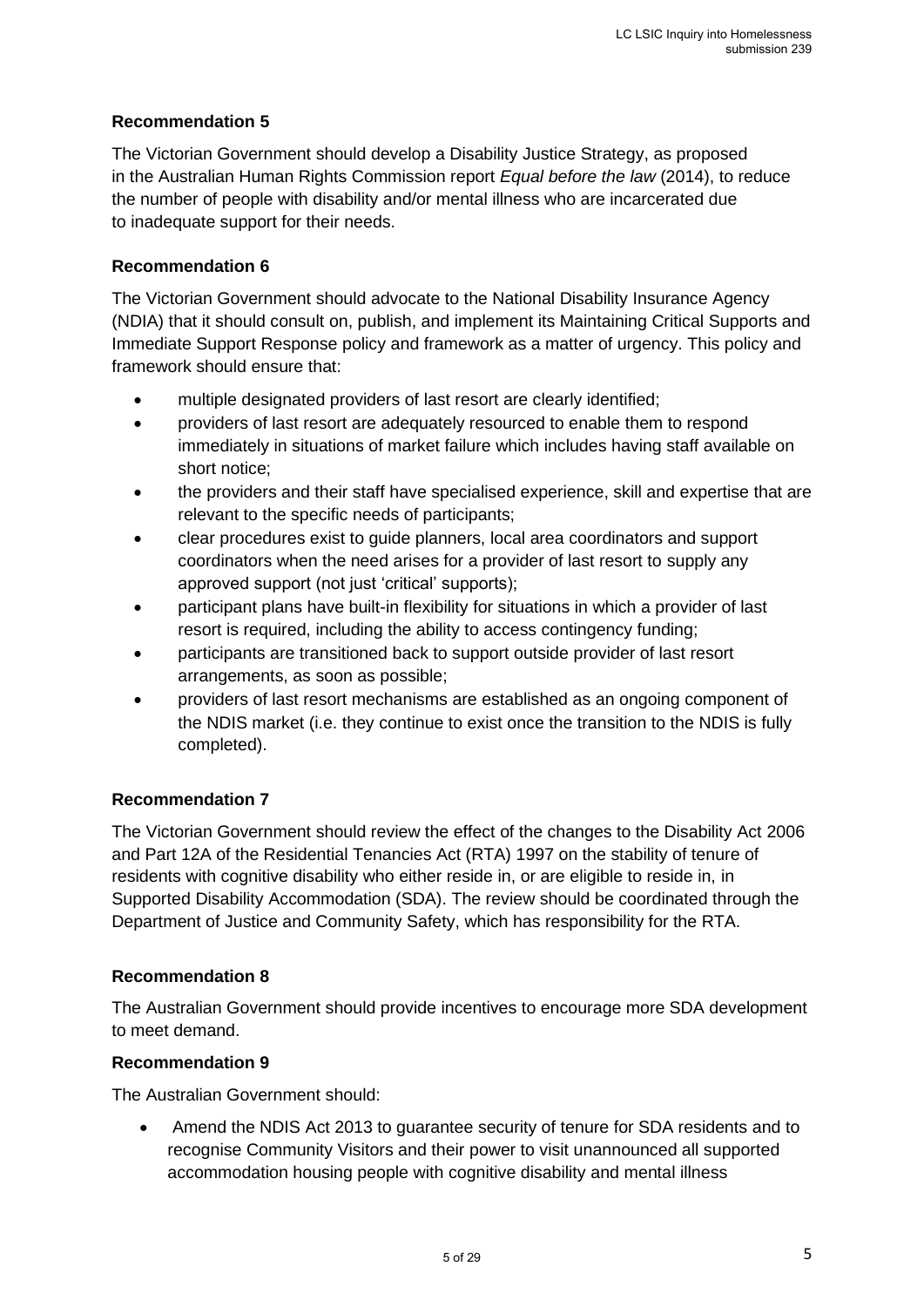• Provide clarity around which agency will be responsible for providing a list of eligible SDA dwellings on a regular basis to Community Visitor programs in each state.

#### **Recommendation 10**

The Commonwealth and Victorian Governments should commission research into more appropriate accommodation options for people with a disability and mental illness.

This research should:

- fully map at international, national and local level the range of supported accommodation options available
- develop innovative supported accommodation options that move beyond the SDA, congregate care and cluster housing models
- investigate supported housing models such as 'Housing First'.
- develop incentives to better match supply with demand.

#### **Recommendation 11**

The National Disability Insurance Agency, in conjunction with Australian, State and Territory Governments, should adjust market levers and policies (including the pricing framework) to ensure the existence of sufficient numbers and diversity of SDA and crisis accommodation providers, and should also ensure that sufficient funds are provided so that SDA provision is able to meet future demand.

#### **Recommendation 12**

The National Disability Insurance Agency should establish a central register for participants seeking SDA.

#### **Recommendation 13**

The Victorian Government should advocate to the Australian Government that the NDIS Act 2013 should be amended by the Australian Parliament to remove sub-section 29 (1)(b), which states that a person ceases to be a participant in the NDIS when 'the person enters a residential care service on a permanent basis, or starts being provided with community care on a permanent basis, and this first occurs only after the person turns 65 years of age.'

#### **Recommendation 14**

The Australian Government should ensure that Australia implements the United Nations recommendation in its report on the review of Australia's obligations under the CRPD that 'persons with disabilities are included as a priority cohort in the implementation of poverty and homelessness reduction programmes, including the National Affordable Housing Agreement and the National Partnership Agreement'.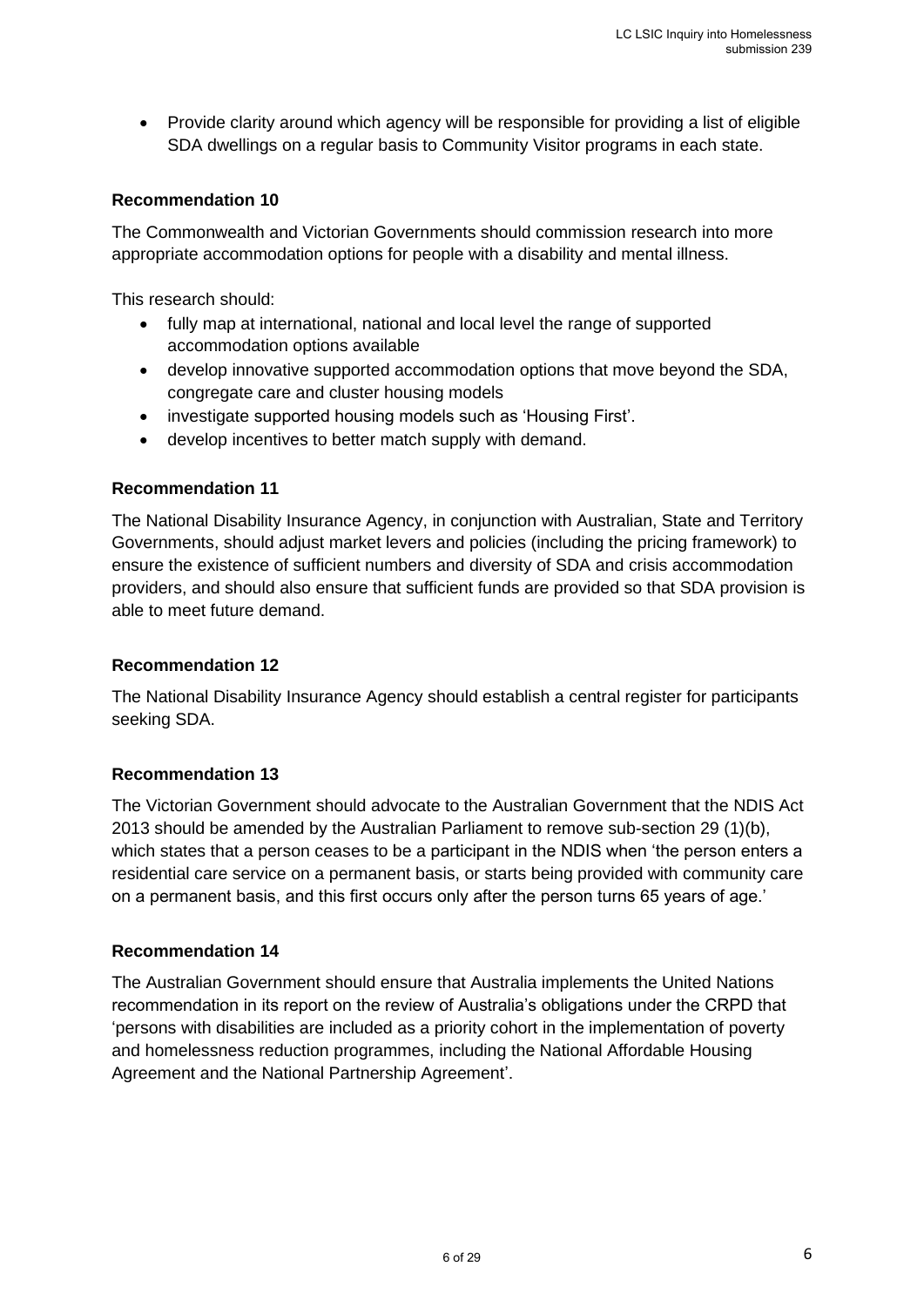## <span id="page-6-0"></span>**1. About the Office of the Public Advocate**

The Office of the Public Advocate (OPA) is a Victorian statutory office, independent of government and government services that works to safeguard the rights and interests of people with disability.<sup>1</sup> The Public Advocate is appointed by the Governor in Council and is answerable to Parliament.

OPA provides a number of services including the provision of guardianship, advocacy, and investigation services to people with cognitive impairment or mental illness. In 2018-19, OPA was involved in 1,823 guardianship matters (978 which were new), 404 investigations and 258 cases requiring advocacy.<sup>2</sup> About 49 per cent of OPA's new quardianship clients were over 65 years of age. More than half of OPA guardianship clients under 65 years of age were National Disability Insurance Scheme (NDIS) participants (58 per cent).<sup>3</sup>

Under the *Guardianship and Administration Act 1986* (Vic), OPA is also required to arrange, coordinate and promote informed public awareness and understanding about substitute decision making laws and any other legislation dealing with or affecting persons with disability.<sup>4</sup> OPA does this by providing an Advice and Education Service that offers information and advice on a diverse range of topics affecting people with disability. Last financial year, the telephone advice service answered 13,344 calls, 29 per cent of which related to powers of attorney and almost one in ten related to neglect and abuse (nine per cent). OPA also coordinates a Community Education Program where staff address both professional and community audiences across Victoria on a range of topics including the role of OPA, guardianship and administration, enduring powers of attorney, and medical decision making.

OPA's work is supported by more than 700 volunteers across four volunteer programs: The Community Visitors Program, the Community Guardian Program, the Independent Third Person Program and the Corrections Independent Support Officer.

Community Visitors are empowered by law to visit Victorian accommodation facilities for people with disability or mental illness at any time, unannounced. They monitor and report on the adequacy of services provided, in the interests of residents and consumers. They ensure that the human rights of residents or consumers are being upheld and that residents are not subject to abuse, neglect or exploitation.<sup>5</sup>

There are more than 400 Community Visitors who visit across three streams: disability services, supported residential services, and mental health services. Under the *Mental Health Act 2014* (Vic), Community Visitors visit mental health services, including acute and

<sup>1</sup> Guardianship and Administration Act 1986 (Vic) pt 3.

<sup>2</sup> Office of the Public Advocate (Vic), *Annual Report* (2018-19) Carlton (Vic.): Office of the Public Advocate, 2019, 9.

<sup>3</sup> OPA Internal data.

<sup>4</sup> Guardianship and Administration Act 1986 (Vic) s15(e).

<sup>5</sup> Office of the Public Advocate (Vic), *Annual Report* (2018-19), 14.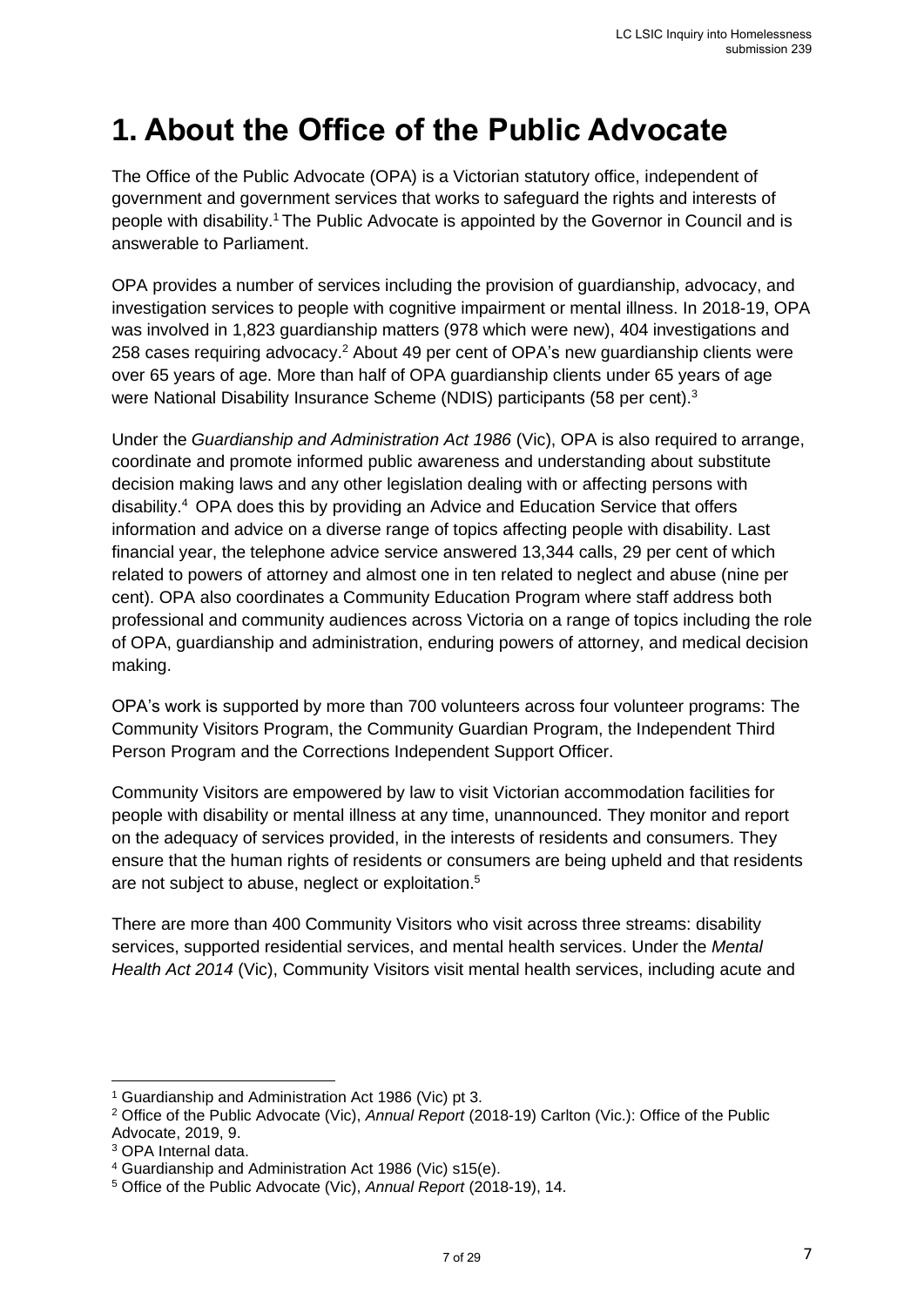secure extended care units. Community Visitors conducted 5,527 statutory visits across all three streams in 2018-19, 1,670 of which were to 170 mental health units across Victoria.<sup>6</sup>

## <span id="page-7-0"></span>**2. About this submission**

The Public Advocate welcomes the opportunity to make a submission to the Parliamentary Inquiry into Homelessness in Victoria (the Inquiry). OPA has research and practice expertise in the Victorian context by virtue of its statutory functions that are relevant to the Inquiry's terms of reference. This submission draws on the experiences of our clients to identify relevant systemic issues concerning homelessness in Victoria.

The evidence used in this submission primarily comes from the stories of OPA clients, which have been de-identified, and pseudonyms used. Information from other OPA publications and submissions is also incorporated, as is relevant legislation and material derived from other organisations' publications where relevant.

### <span id="page-7-1"></span>**2.1 A human rights approach**

This submission applies a human rights approach that:

- affirms that all people with disability have the right to enjoy equality of opportunity and to effectively participate in, and be fully included in society
- recognises that the challenges experienced by many people with disability are a result of disabling systems and closed environments, rather than being due to an inherent 'lack' in the individual
- does not deny the reality of impairment or its impact on the individual
- does seek to challenge physical and social environments to accommodate impairment as an expected dimension of human diversity.

The *International Covenant on Economic, Social and Cultural Rights*, to which Australia is a signatory party, is of relevance to housing and the issue of homelessness. In particular, article 11 of the Covenant recognises the right to a decent standard of living, which includes the right to adequate housing and is not merely limited to the requirement of shelter. For instance, the United Nations Committee on Economic, Social and Cultural Rights holds that the following factors are determinative of whether housing can be regarded as adequate: affordability, location, legal security of tenure, availability of services and facilities, habitability, cultural adequacy, and accessibility.

Specific to people with disability, the United Nations *Convention on the Rights of Persons with Disability* (CRPD) recognises the universal right to adequate housing. Articles 14 (the right to liberty and security of person), 19 (the right to live independently and be included in

<sup>6</sup> Office of the Public Advocate (Vic), *Community Visitors' Annual Report* (2018-19) Carlton (Vic.): Office of the Public Advocate, 2019, 50.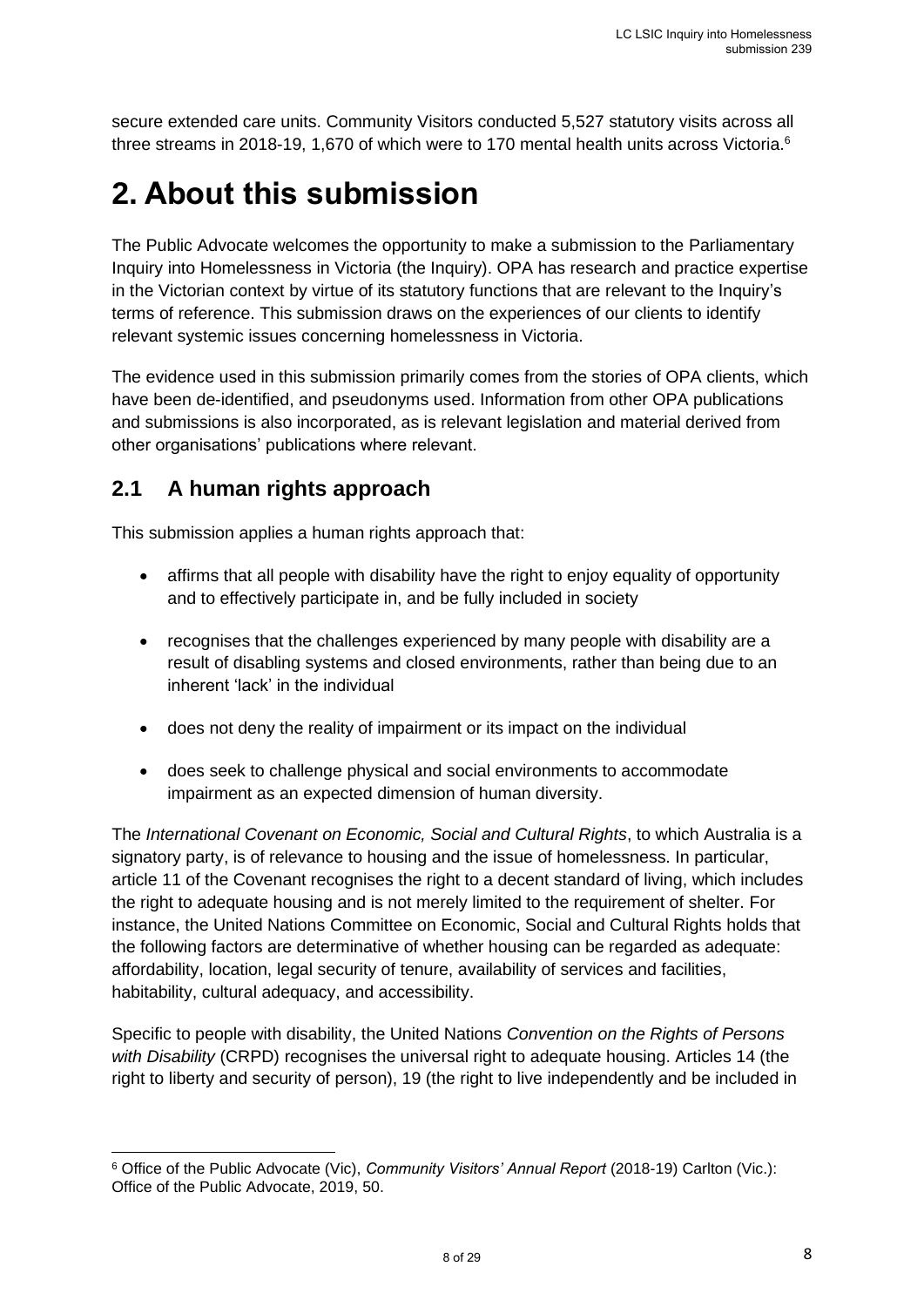the community), 26 (the right to habilitation and rehabilitation) and 28 (adequate standard of living and social protection) are all relevant.

The United Nations (UN) report on Australia's review of the CRPD, published on 24 September 2019, speaks to some of the issues raised in this submission. Most relevant is the UN's recommendation relating to article 28 that "persons with disabilities are included as a priority cohort in the implementation of poverty and reduction programmes."<sup>7</sup>

OPA calls upon the Victorian government to intervene to fully realise the rights of all people, including people with disability, to be supported to live independently within their communities.

## <span id="page-8-0"></span>**3. Context: The role of statutory guardianship in Victoria**

Guardianship is the appointment of a person ('a guardian') to make decisions for an adult with a disability (the 'represented person') when they are unable to do so.<sup>8</sup>

Under the *Guardianship and Administration Act 1986* (Vic), the Victorian Civil and Administrative Tribunal (VCAT) has the power to appoint a guardian for a person if it is satisfied that the person:

- $\bullet$  has a disability<sup>9</sup>
- is unable 'by reason of the disability to make reasonable judgments' (about matters relating to their personal circumstances)<sup>10</sup> and
- $\bullet$  is 'in need of' a guardian.<sup>11</sup>

When deciding whether to appoint a guardian, VCAT must also consider the wishes of any nearest relatives or other family members of the proposed represented person and the desirability of preserving existing family relationships.<sup>12</sup>

Victoria's new guardianship legislation, *Guardianship and Administration Act* 2019 takes effect from 1 March 2020 and aligns closely with the UN CRPD, by promoting supported decision-making, for example, instead of the current substitute decision-making model of guardianship.

<sup>7</sup> United Nations, 'Concluding Observations: UN Report on Australia's Review of the Convention on the Rights of Persons with Disability (CRPD), 24 September 2019'. New York: United Nations, 2019, 14.

Introduction ...................................................................................................................... <sup>8</sup> Office of the Public Advocate, *Annual Report 2017-18* Office of the Public Advocate 2018, 15.

<sup>9</sup> Guardianship and Administration Act 1986 (Vic) ss 22(1)(a).

 $10$  Ibid s  $22(1)(b)$ .

 $11$  Ibid ss  $22(1)(c)$ .

<sup>&</sup>lt;sup>12</sup> Ibid ss  $22(2)(b)$ –(c). VCAT is also required to consider the overarching objects in section  $4(2)$  of the Guardianship *and Administration Act* 1986(least restrictive, best interests and the wishes of the proposed represented person are, wherever possible, given effect too).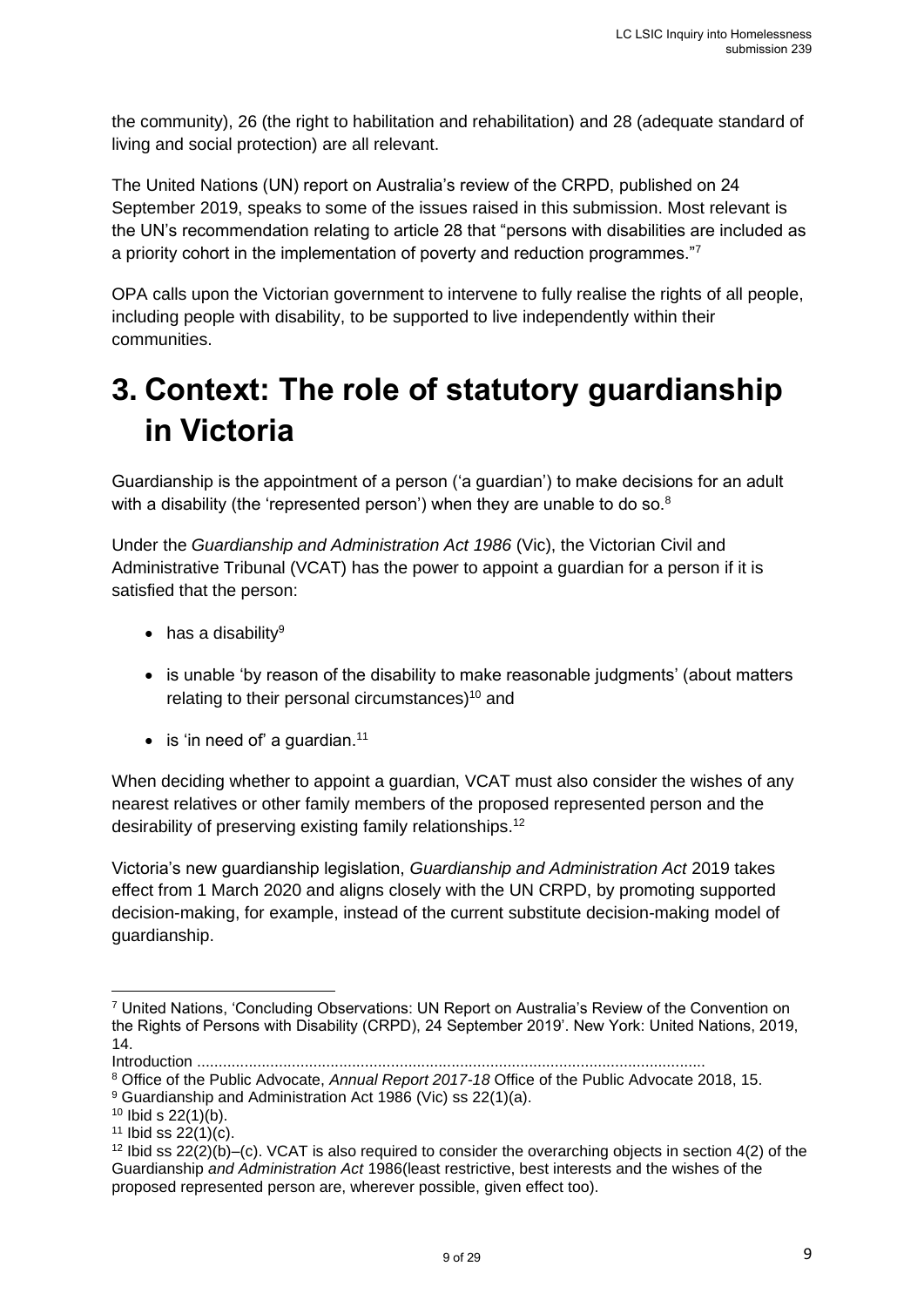The Public Advocate is appointed by VCAT as the guardian when there is no other party either able or willing to act (an appointment of last resort).<sup>13</sup> The Public Advocate is most often appointed as a limited guardian, in that the order of appointment is limited to one or more of the powers and duties that a plenary guardian could be given (being all the powers and duties as if the guardian were a parent of the represented person). In cases where the Public Advocate is appointed guardian for a person over 65 years, the powers most commonly included in the order are those related to accommodation decisions, access to services and health care.

The role of a guardian is to act as a substitute decision maker, acting in the best interests of the represented person, giving effect to their wishes whenever possible in a manner that is least restrictive of their freedom and action.<sup>14</sup> A guardian also acts as an advocate for the represented person.

Because guardianship is a restrictive intervention, a statutory guardian is only involved in a represented person's life for as long as there is a decision to be made and only to the extent of the decision-making authority in the order of appointment. Guardianship orders are usually of limited duration. They are reassessed annually (unless VCAT orders otherwise). Once major decisions are made and implemented and guardianship is no longer needed, the order is usually revoked. For example, if the relevant decision is to place someone in a residential aged care facility, the person has settled well into the facility and there are no other decisions to be made, it is likely that VCAT will revoke the guardianship order. VCAT may also make a self-executing order that expires after a designated period or event, unless an application is made to extend the order (more common for guardianship than administration orders).

A guardian does not have an ongoing case management or ongoing monitoring role, once a decision has been made and successfully implemented.

The role of a guardian does not equate to that of a family member, a friend, a supporter or an independent advocate. A guardian is a decision maker with legislative authority that is often limited to one or two areas of need and is limited in duration.

While guardianship is a last resort protective but restrictive mechanism, it can also be a rights' enabling mechanism in that it promotes the social wellbeing of the person and gives effect to their wishes whenever possible. It is Australia's position that guardianship, when undertaken with appropriate safeguards, is compliant with the United Nations CRPD (2006). VCAT regularly reviews guardianship orders to determine if they are still required and, if the order is not required it is revoked. The maximum period of review is three years, but the more usual period is twelve months. OPA guardians are also required to consider the Charter of Human Rights and Responsibilities Act 2006 (Vic) in their decision making, and apply the National Standards of Public Guardianship, which have been developed by the Australian Guardianship and Administration Council.

<sup>13</sup> *Guardianship and Administration Act* 1986 (Vic) pt 4.

<sup>14</sup> *Guardianship and Administration Act* 1986 (Vic) s 22(2).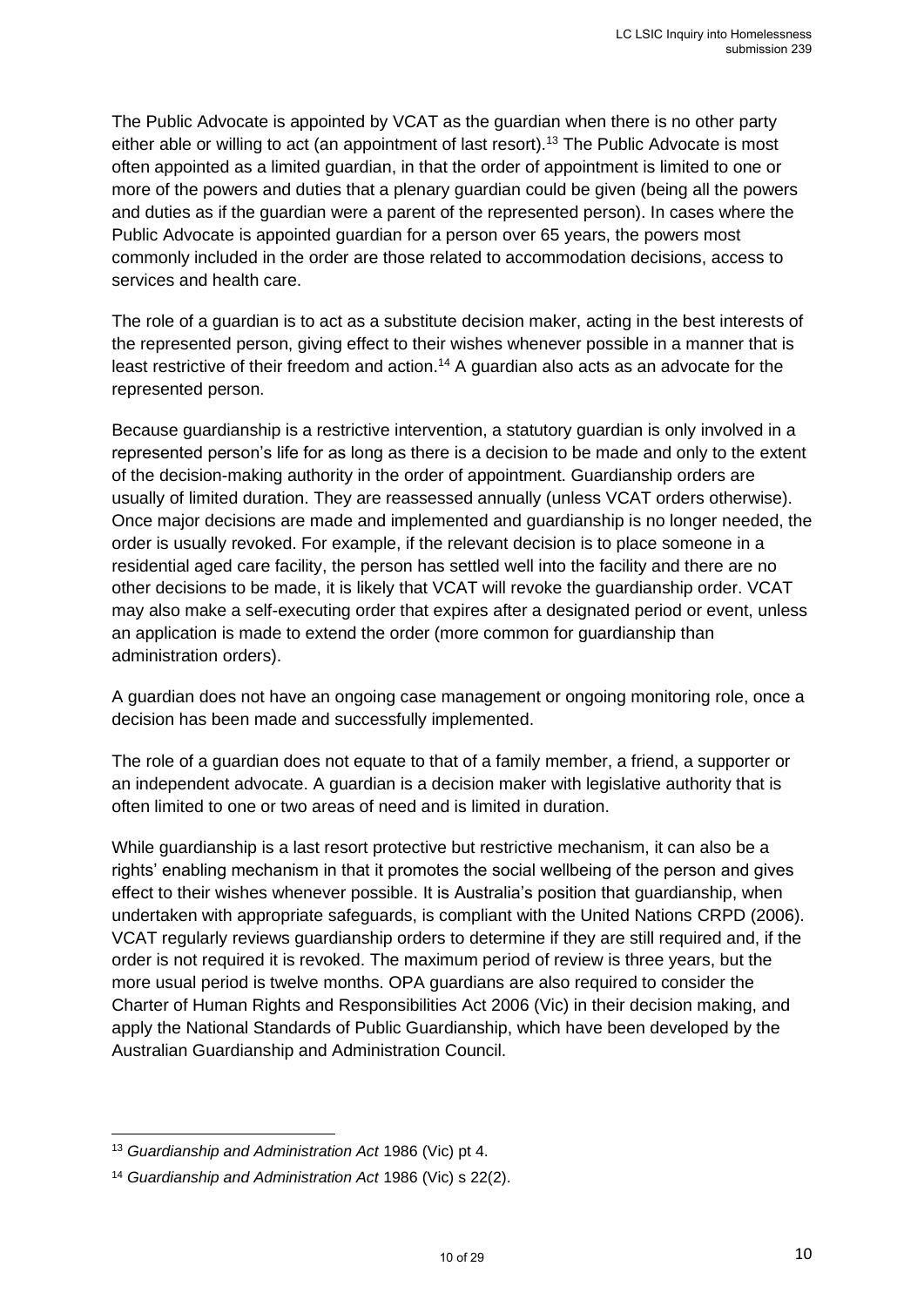## <span id="page-10-0"></span>**4. Structure of this submission**

### Terms of reference

This submission will address all three terms of reference of the Parliamentary Inquiry:

- 1. provide an independent analysis of the changing scale and nature of homelessness across Victoria;
- 2. investigate the many social, economic and policy factors that impact on homelessness; and
- 3. identify policies and practices from all levels of government that have a bearing on delivering services to the homeless.

#### Issues addressed

The following issues relating to the terms of reference will be highlighted in this submission:

- The criminal justice system
- Mental health
- Supported Residential Services
- The impact of the NDIS
- Specialist Disability Accommodation

## <span id="page-10-1"></span>**5. Homelessness and people with disability**

While much reform has occurred in disability policy and service delivery over the last three decades in Australia, the process of deinstitutionalisation has failed to address adequately the need of many people with disability to access long-term accommodation and support. Despite the adoption of the policy of deinstitutionalisation in the 1990s and the closure of the remaining standalone institutions, OPA and Community Visitors report that without adequate housing supports, some people with long-term disability or mental illness are still not afforded the same opportunity to live and participate fully in the life of their community.

The reality is that, while policy frameworks may have changed, housing services have not kept pace with the needs of people with disabilities or, more generally, with the increasing pace of growth in population. In order to be effective, deinstitutionalisation and individualised funding must go hand in hand with the expansion of affordable, high-quality communitybased housing options.

Housing instability affects many OPA clients. Through its Advocate Guardian and Community Visitors Programs, OPA has experience in providing advocacy and support to: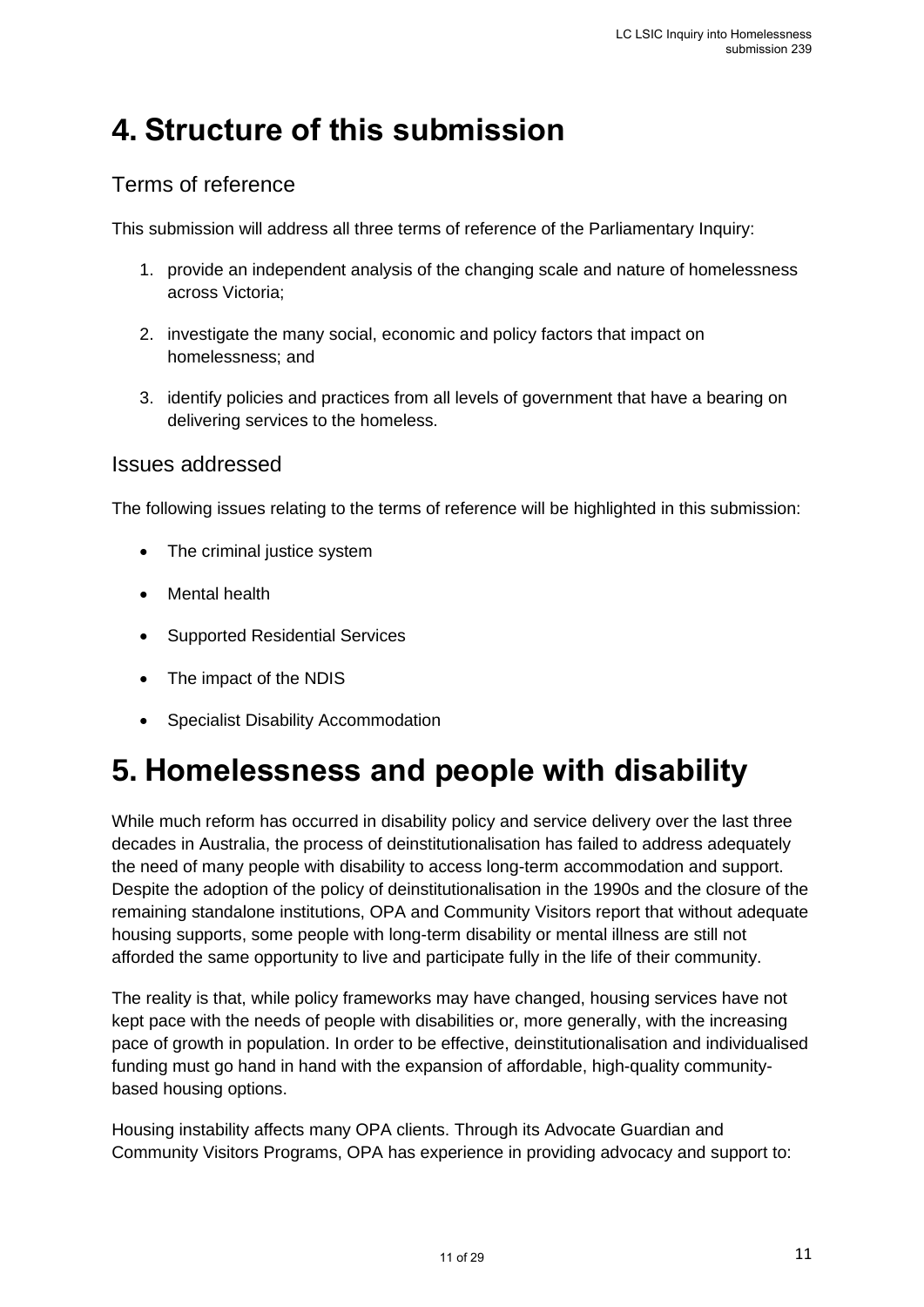- people with disability who need access to affordable, appropriate and safe accommodation;
- people with disability who are neglected, exploited or abused as a result of living in unsuitable or unsafe accommodation because there are no other options available;
- people with disability who are homeless or at risk of homelessness;
- people who are disadvantaged in the housing market as a result of their low income and complex needs;
- people with disability who are isolated, vulnerable and disconnected from their families and communities;
- families and carers of people with disability, including where there is an issue relating to accommodation.

In the Advocate Guardian program, OPA has been appointed as an advocate or guardian of last resort for people with disability and mental illness who are:

- at risk of homelessness because of their involvement with the criminal justice system;
- on a pathway to becoming homeless because of accommodation system failures that cannot meet their specific needs, which can lead to the person cycling through a number of inappropriate accommodation options;
- homeless.

Community Visitors perform a safeguarding role for people in closed environments and sometimes insecure and dangerous accommodation. Community Visitors similarly advocate for people with disability and mental illness on a pathway to, or at risk of homelessness as a result of their involvement with the criminal justice system and/or because of accommodation market failures.

For example, the Community Visitors Program was informed by the service provider about the situation of 'Joe' in the case story below.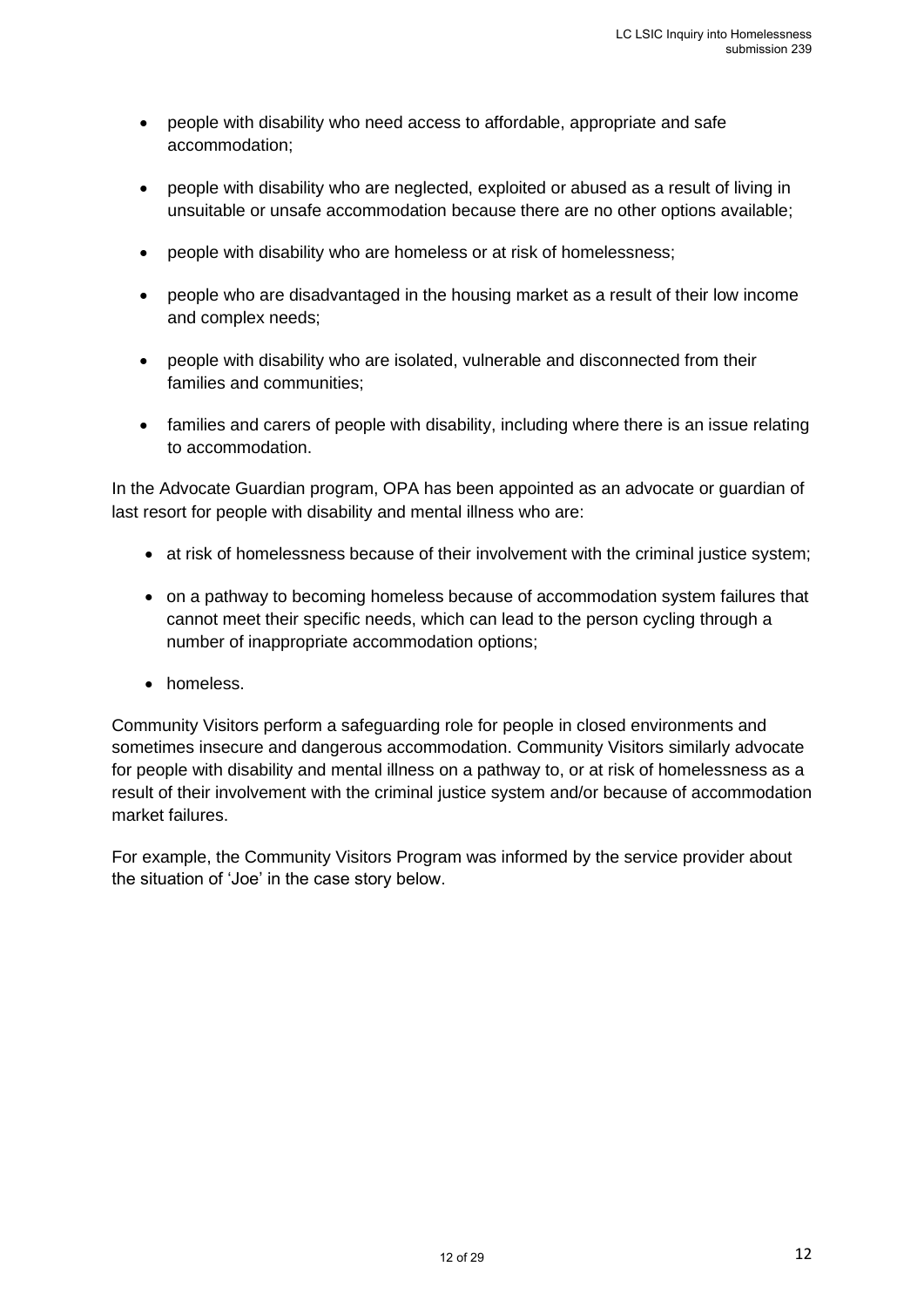### **Case story 1**

Joe became homeless following the death of his mother and the inability of his father to care for him. Through his NDIS plan, he was able to obtain respite accommodation for a twoweek period, however, the move to an unfamiliar environment coupled with emotion and anxiety were factors behind him assaulting other residents and staff within the service. Consequently, the service provider advised they could no longer provide him with support and that he would have to find alternate accommodation. The provider claimed it was not safe for their staff to be involved with this client.

The provider was proactive and assisted Joe to move into an Airbnb and sought an ongoing residential placement. However, they were unsuccessful due to the hurdles described below.

Firstly, the NDIS planner was not responsive to this client's situation, despite being alerted of the change in circumstances as well as the urgency of the situation. Furthermore, the client has cycled through three support coordinators over the course of a year, which has been disruptive to the search.

NDIS market issues were also at play; due to his behaviours of concern and known aggression, this client required sophisticated services in a thin market, and relevant services were refusing to accept him.

Over a period of time spanning more than a year, the client has trialled multiple, albeit temporary, accommodation settings. Assessments by allied health professionals have recommended disability supports required to support this client and that aim to ultimately reduce behaviours of concern. However, without a fixed home in which to deliver these services, it has not been possible to implement the recommendations. In the absence of an address, all other services have also come to a halt.

The provider has remained involved to provide advocacy on a 'pro-bono' basis, although they recognise that this is not their role and should instead be the task of the National Disability Insurance Agency (NDIA) planner and support coordinator.

In this case story— a scenario that OPA clients can commonly confronted with — an OPA advocate guardian cannot achieve much more than the parties which are already involved with regards to sourcing accommodation. That is, a guardian will certainly advocate for a represented person but will be met with thin markets and similar reluctance on behalf of service providers.

Until 1 March 2020,<sup>15</sup> guardians are required to make decisions that are in the best interests of a represented person. With regards to accommodation, guardians are usually met with a scarcity of options. In practice, guardians often have no alternative other than to consent to the safest available accommodation option, even when they recognise that the chosen

<sup>15</sup> The *Guardianship and Administration Act 2019* (Vic) will come into effect on 1 March 2020. Under the new Act, guardians are to make decisions based on the represented person's 'will and preferences'.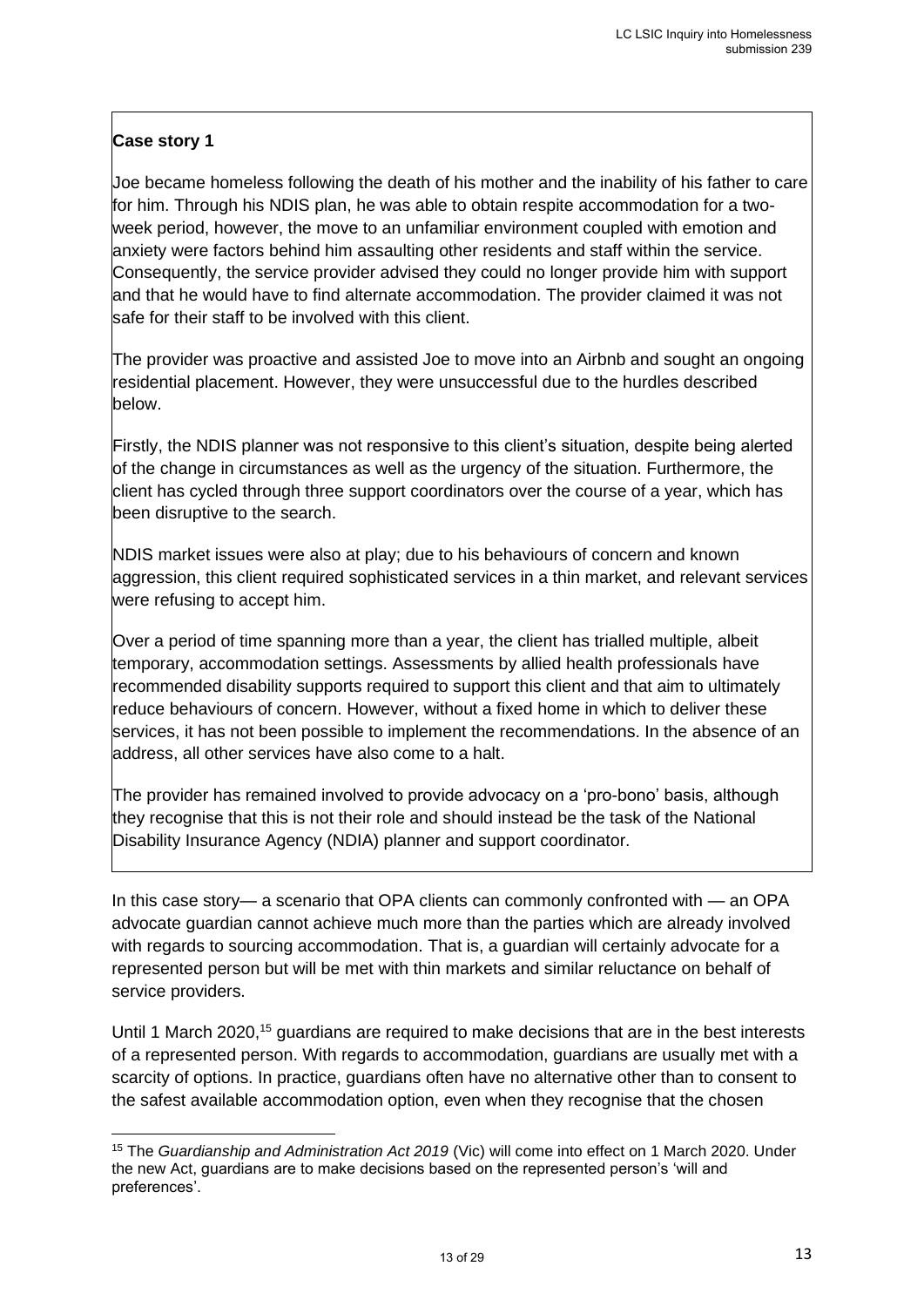accommodation may not fully meet the represented person's preference or support needs. This may mean consenting to a young person being discharged from hospital into a residential aged care facility because that is the safer option.

The following overarching themes underlie the key topics that are addressed in this submission.

**Gaps in services**: There are gaps in services. Some people fall through those gaps when their needs cannot be met by the service system, and they become homeless.

**No provider of last resort**: In the NDIS market-driven system there are no longer providers of last resort who must take on clients with multiple and complex needs and provide appropriate supported accommodation and other services. This thin market of appropriate service providers, or sometimes the lack of providers, can lead to homelessness.

**Guardianship is not a solution**: Guardians are substitute decision-makers who can make decisions based on available options. Where there are no options, guardians have no decision to make. Guardians can advocate for their client for better options but cannot force a provider to create options or accept a client. Nor can guardians force a client who is mobile and refuses services to accept services.

**Unsafe and insecure housing options**: This submission also describes the systemic issues that people with disability face when seeking housing: unavailability of stock (both within and outside the NDIS market), waiting lists and delays, and as a result, compromised safety. While some people with disability may have a roof over their heads, many of these options offer little to no security of tenure, often limited access to private space, may be dangerous environments, and, ultimately, do not promote positive outcomes.

A 'Housing First' approach, which has been adopted in the USA, Canada and New Zealand as a key method for housing homeless people with complex needs, may address the problem of housing people with a disability and mental illness in the long-term. The Australian Housing and Urban Research Institute (AHURI) has long advocated for a 'housing first' approach to address homelessness because the provision of housing provides the stability for the person, which then enables other complex issues to be addressed in a holistic way with service providers cooperatively working together to provide the 'wrap around' support needed. The financial savings to the housing and other service systems can be substantial.<sup>16</sup>

https://www.ahuri.edu.au/policy/ahuri-briefs/what-is-the-housing-first-model accessed 12/1/20. A

<sup>&</sup>lt;sup>16</sup> Australian Housing and Urban Research Institute, 'AHURI Brief: "What is the Housing First model and how does it help those experiencing homelessness?: The benefits of prioritising housing for those experiencing homelessness". Melbourne: AHURI [2018]

similar model in Canada focused on people with a mental illness and was successful using the 'Housing First' model. See Eric McNaughton et al. *The At Home/Chez Soi Project: Moving Evidence into Policy: The Story of the At Home/Chez Soi Initiative's Impact on Federal Homelessness Policy in Canada*. Ottowa: mental Health Commission of Canada, 2016. http://www.mentalhealthcommission.ca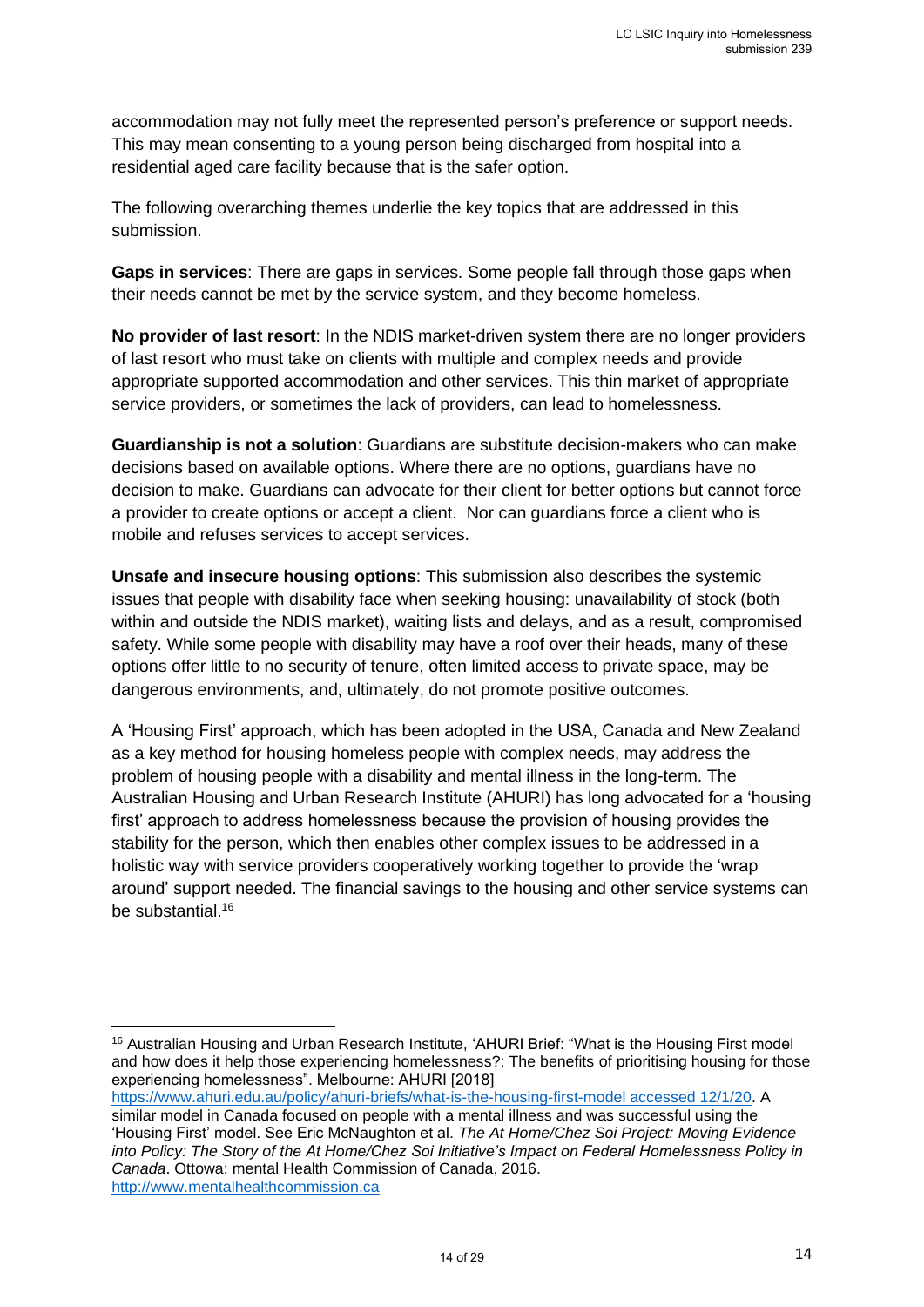### <span id="page-14-0"></span>**5.1 Criminal justice system**

OPA is concerned that prisons have become institutions for people with cognitive disability or mental illness who have been failed by other service systems that have been unable to meet their complex support needs. In part, this is the case because of the lack of a 'provider of last resort' of appropriate disability accommodation and supports which will take on clients with the most complex needs. In a recent OPA publication, 'The illusion of 'choice and control'—which used actual OPA cases in de-identified form: 'Robert's story' exemplified the type and difficulty of the issues involved in finding appropriate accommodation for someone with complex disability or mental health support needs.<sup>17</sup>

The correlation between involvement in the criminal justice system and homelessness is clear. A recent report by the Australian Institute of Health and Welfare shows that this issue is an ongoing problem: one in three persons entering prison report being homeless in the four weeks before prison<sup>18</sup> and over half of the persons being discharged from prison expect to be homeless upon release.<sup>19</sup>

There are multiple time points in a trajectory through the justice system where a person's insecure housing status has adverse consequences, or where the justice system can put the person at risk of homelessness. These are described below.

At the time of an arrest, some OPA clients are not granted bail because there is no appropriate supported accommodation that meets their specific needs to be bailed to. As a result, some people are spending more time on remand in custody awaiting their day in court than they would if they had been sentenced to a term of imprisonment. In these cases, people are released from court without the opportunity for any discharge planning at all. Whilst on remand they typically have had no access to discharge planning to arrange accommodation and other supports.

Some prisoners then remain in custody after having served their sentence because they do not have an address to be released to nor do they have the necessary supports. This is especially true for people with high and complex needs. Some OPA clients find themselves caught in a cycle where their release is contingent upon locating supports, yet it is hard to enlist supports from within a custodial setting. On the larger scale, this may contribute to the high proportion of Victorian prisoners on remand (currently estimated to represent about one third of the prison population).

The Victorian Ombudsman recently investigated an individual case where this occurred. The case concerned a woman with the pseudonym 'Rebecca' who was an OPA client. Rebecca was charged with a minor offence and found unfit to plead. There was no specialist treatment facility suitable for her disability needs and she spent 18 months on remand in

<sup>19</sup> Ibid, 24.

<sup>17</sup> Office of the Public Advocate, *The illusion of 'Choice and Control'.* Carlton: Office of the Public Advocate, 2018, 10-11. The broader systemic issues raised are discussed extensively with case examples included at pp.28-45 and also in 'Ryan's story' at pp.64-8.

<sup>18</sup> Australian Institute of Health and Welfare 2019. *The health of Australia's prisoners 2018*. Cat. no. PHE 246. Canberra: AIHW. 22.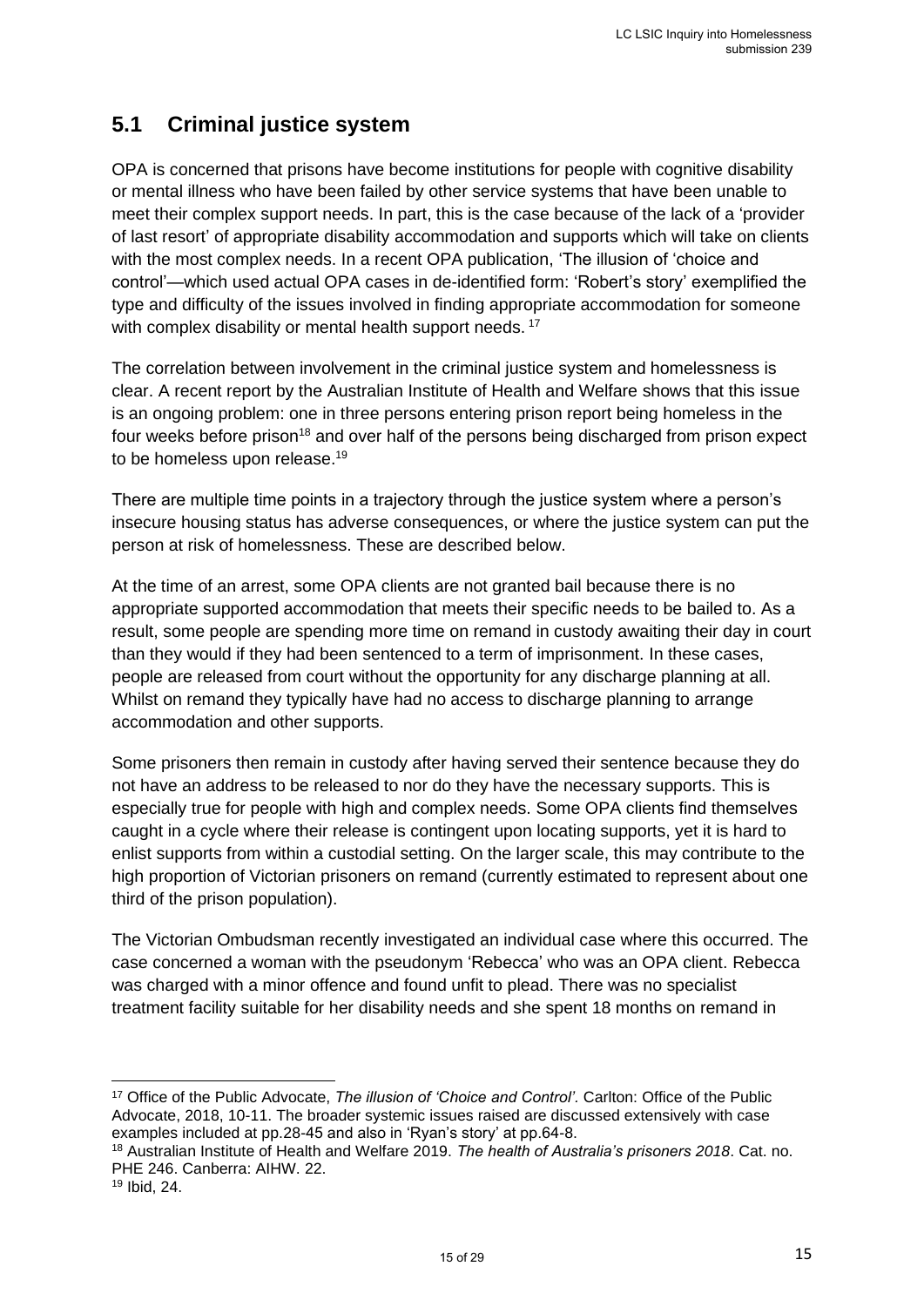prison, mostly in 23-hour lockdown, before a suitable placement was found.<sup>20</sup> Rebecca was ultimately an NDIS participant but the processes of the NDIS and other agencies for arranging supports for her were lengthy. Whilst issues with the operation of the NDIS remain, including those described in this section of the submission, Rebecca did ultimately benefit from her participation in the scheme, and the operation of the agency has improved since the release of the Ombudsman's report.

Upon a person's release from jail, irrespective of whether they have been on remand or sentenced, social and economic circumstances are likely to result in the person being homeless. Poor pre-release and post-release planning for people with disability who are leaving custody can lead to the acceptance of inappropriate supports, including accommodation, which consequently increases the risk of reoffending. A 2015 Victorian Ombudsman report on the rehabilitation of prisoners found that housing instability is a factor predicting return to prison. Transitional supports for prisoners are effective in reducing this risk, yet few prisoners are afforded comprehensive pre and post release supports. Indeed, the Ombudsman estimates that only 1.7 per cent of Victorian prisoners have access to housing through the two existing state government programs for former prisoners. As a result, the risk of offending again is elevated, especially if no other supports are organised for the individual.

In the recent OPA submission to the Victorian Government's Royal Commission into Mental Health, OPA referred to 'Mark's' story (not his real name). As a result of his multiple disabilities and complex support needs, Mark needed appropriate pre-release planning, including assistance with applications to Centrelink and assistance obtaining housing. Despite his requests for this assistance from the prison, it was not provided, and he was released with nowhere to go. He has since returned to custody, hoping that when he is next released he will be provided with the assistance he needs.<sup>21</sup> The provision of a 'Housing First' type model referred to in section 5.4 below would have provided the type of support 'Mark' needed to achieve his goal of not reoffending and returning to prison.

This issue of supporting prisoners not to reoffend upon release is an important area for reform and OPA has long advocated for thorough pre-release planning. <sup>22</sup> Yet little has happened to address this issue. The Ombudsman makes the following call to action in relation to supports for prisoners:

> The state needs a comprehensive approach – across the justice system, education, health and housing – to focus on the causes of crime rather than its consequences. Offenders need to be dealt with in ways that make it less likely they will reoffend –

<sup>&</sup>lt;sup>20</sup> Ombudsman of Victoria, 'Saddest case: 18-month imprisonment of a Victorian woman found unfit to stand trial'.

https://www.ombudsman.vic.gov.au/News/Media-Releases/imprisonment-of-woman-found-unfit-tostand-trial (16/10/18) [accessed 18/12/19].l

<sup>21</sup>Office of the Public Advocate, *Submission to the Royal Commission into Victoria's mental health system*. Carlton (Vic.): Office of the Public Advocate*,* 2019, 39-40.

<sup>22</sup> One example is Office of the Public Advocate, *From Corrections to Community: 'The Need for Transitional Support Services for Offenders with a Cognitive Disability*'. Carlton: Office of the Public Advocate, 2003.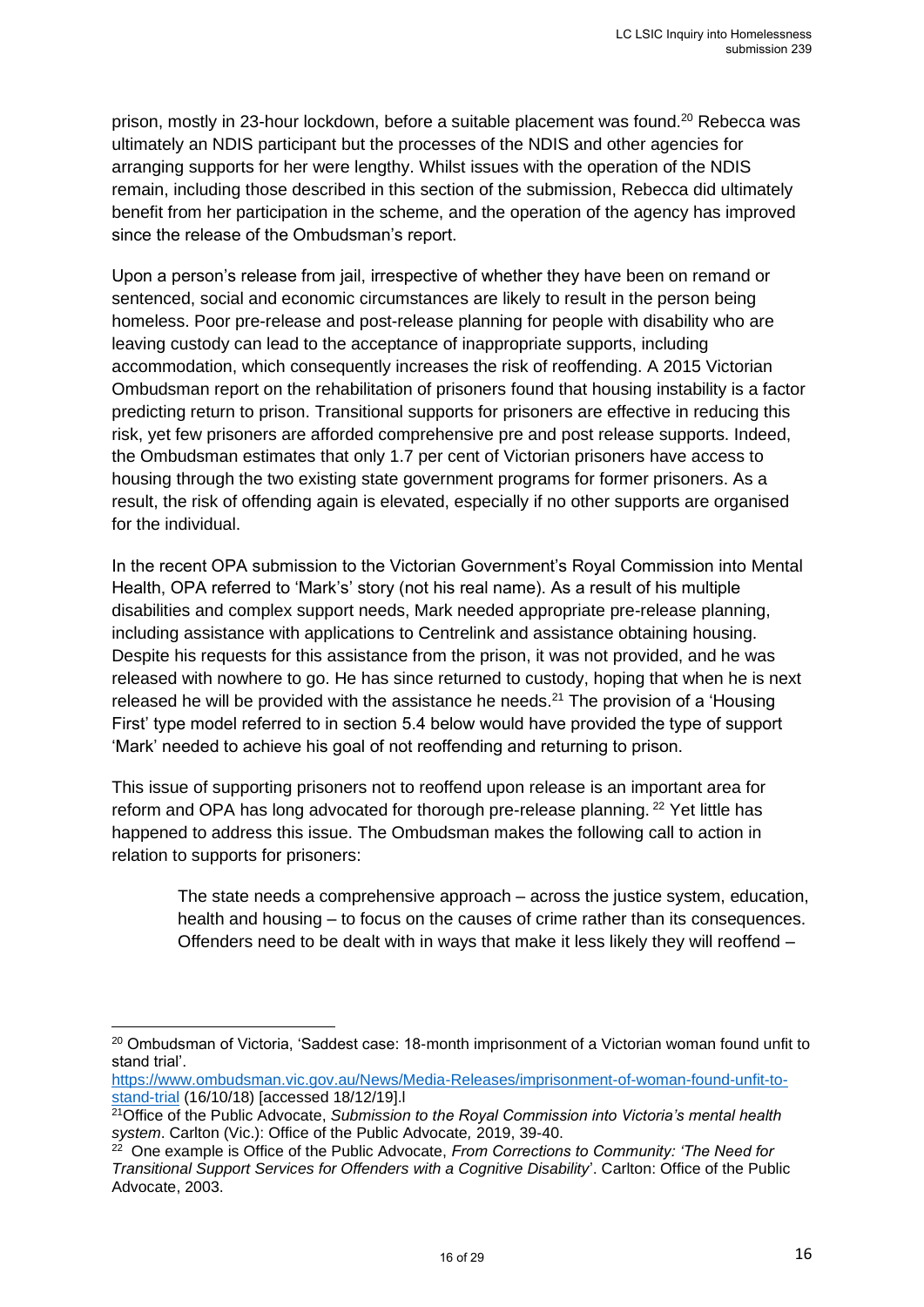through alternatives to imprisonment where appropriate, or through a prison system with a greater focus on rehabilitation.<sup>23</sup>

There is confusion at critical points in the criminal justice system as to when a person can access and receive funding for NDIS supports. It has also been difficult for NDIS funded services to gain entry to custodial settings to support prisoners. It is crucial that the interface issues be resolved in order to fully support people with disability to secure accommodation upon release from a custodial setting.

Similarly, entering a custodial setting restricts a person's ability to maintain critical safety nets related to stable housing. For instance, prisoners may not be able to continue to make rent payments and maintain a fixed address to which they can be released. Likewise, an NDIS participant who is living in an SDA who has not paid their rent for 14 days could be issued with a breach of duty notice, which could lead to a notice to vacate.<sup>24</sup> Public housing, on the other hand, can act as a safeguard, which can serve to cut through many of the obstacles described above.

The situations described above will become even more acute as a result of recent changes to the eligibility provisions for the Disability Support Pension (DSP). Most people with disability who have come into contact with the criminal justice system would be eligible for the DSP. The changes to the eligibility for the DSP from 1 January 2019 for people in prison (including remand) make it more difficult for people with disability to access the DSP once they are released. Under the new provisions, a person's DSP is cancelled after 13 weeks in prison compared to the previous cut-off date of two years in prison. The person would have to re-apply after that period and meet any new eligibility criteria, which may be more onerous than those conditions under which they had previously applied.<sup>25</sup>

As a result, even if the person had accommodation, the lack of income would mean that the person could not pay their rent and would more than likely lose their housing. The clock starts ticking once a person is placed on remand. In effect, a person released from prison, including those people on remand, not yet found guilty of an offence, could be released from prison with nowhere to live and no income. These changes to the DSP further disadvantage people with cognitive disability and could increase the risk of re-offending, recidivism and homelessness.

#### **Case Story 2**

Bruce has been in prison for several months and has lost his eligibility for the DSP. He has a financial administrator who has put his personal belongings in storage for the duration of his imprisonment. Because he has lost his eligibility for the DSP, he is building up a debt he cannot pay and may lose all his personal belongings.

<sup>23</sup> 'Ombudsman of Victoria, 'Saddest case', 3.

<sup>24</sup> *Residential Tenancies Act* 1997 s. 498ZX 1(a) & 2 (Notice to Vacate) and s. 498ZP (Brach of Duty notices).

<sup>&</sup>lt;sup>25</sup> 'Department of Human Services 'Budget 2018-19: Disability Support Pension — aligning suspension periods for imprisoned recipients. www.humanservices.gov.au May 2019.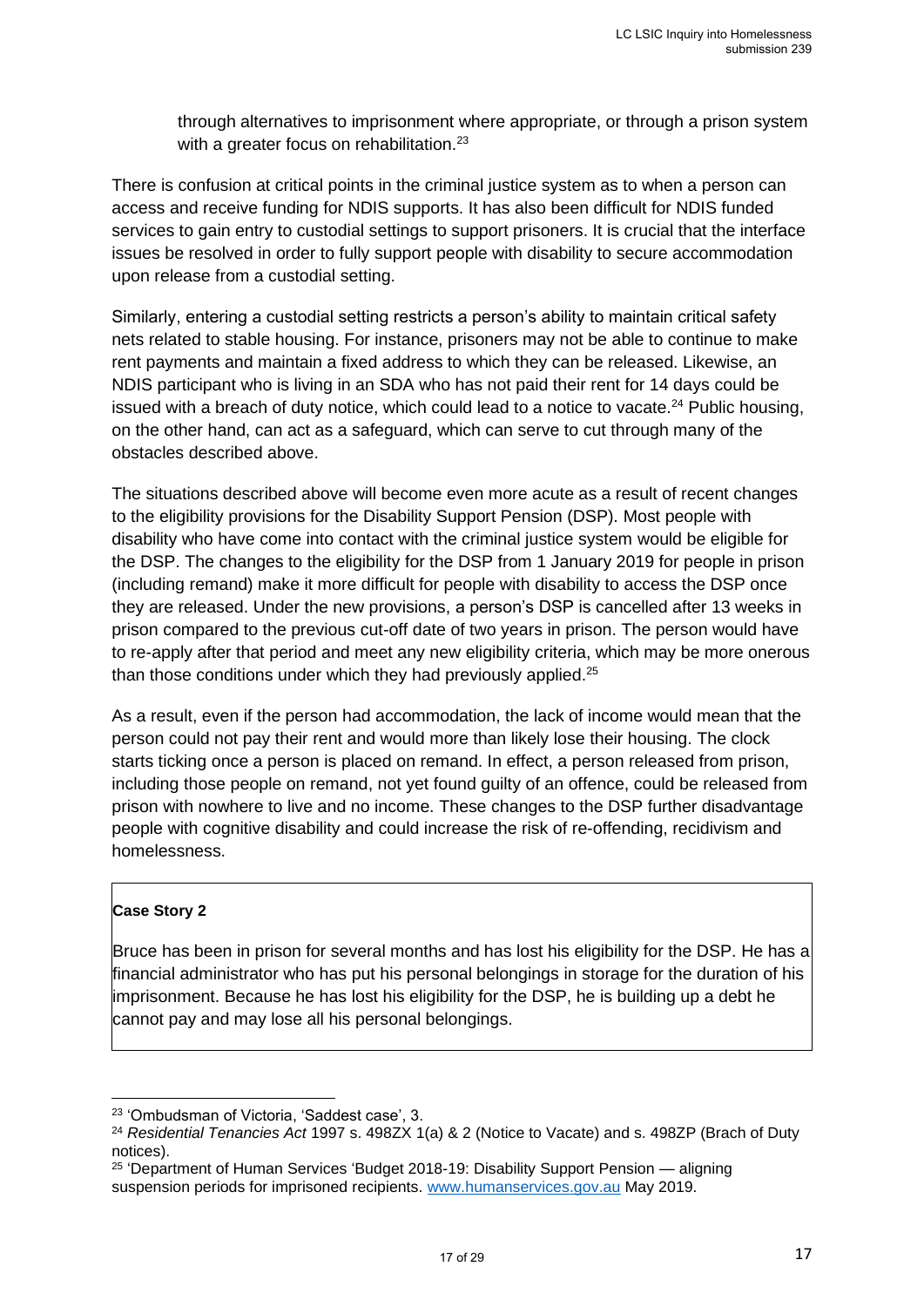There is also a dearth of therapeutic treatment options for offenders with an Acquired Brain Injury (ABI) who have been deemed unfit to stand trial and are subsequently incarcerated under a Custodial Supervision Order (CSO), under the *Crimes (Mental Impairment and Unfitness to be Tried) Act* 1997 (CMIA). The Public Advocate is currently guardian for two such prisoners. They have both served over three years in custody and the NDIS has taken some time to accept their referrals and put in place limited plans. The biggest obstacle preventing their return to the community is a complete lack of suitable housing that meets their needs.

Whilst there are limited options for other cohorts, there are no specialist facilities for people with and ABI. For example, Thomas Embling Hospital is available for people with a mental illness who are incarcerated under a CSO under the CMIA Act. Thomas Embling Hospital is Victoria's only forensic mental health facility, and it faces the same pressures as other inpatient mental health services across the state, most notably a shortage of beds. However, there is no equivalent service at all for people with an ABI.

Similarly, some people with an intellectual disability receiving compulsory treatment under the provisions of the Disability Act 2006 (Vic.) may receive treatment at a residential treatment facility such as the Disability Forensic Assessment Service. There are no suitable, comparable therapeutic options for people with an ABI.

ARBIAS Inc. is funded to support people with an ABI including accommodation but their capacity to deal with ex-prisoners who have behaviours of concern and complex presentations is limited. The Brain Disorders Unit, part of Austin Health, is unable to take prisoners with very severe behaviours of concern. Previous Victorian Public Advocates have raised the issue of a lack of therapeutic options for people with ABI who have severe behaviours of concern with state governments before but to date no action has been forthcoming.

The likelihood of homelessness further increases when newly released prisoners with disability or mental illness do not meet the threshold for the DSP under the current rules and are placed instead on the much lower Newstart allowance. They may move into a Supported Residential Service (SRS) and are usually unable to stay for very long because they cannot pay their rent. In its recent annual report, the Community Visitors met a resident who was about to be evicted from an SRS because he could not afford the fees for his accommodation on his Newstart allowance. He had been in prison for 17 years, had a serious mental health condition, very poor physical health and only his eye teeth left. He had no family contact or friends on the outside, so relied on his Mind Australia case worker who was assisting him to access a pension and temporary housing.<sup>26</sup>

The Australian Human Rights Commission's (AHRC) *Equal Before the Law report* (2014) is a significant document for people with disability and all Australians. In conducting its research and consultation, the AHRC heard stories of where the criminal justice system had failed people with disability and mental illness and had compounded disadvantage, in addition to some positive examples of where best practices were occurring.<sup>27</sup> The report

<sup>26</sup> Office of the Public Advocate, *Community Visitors Annual Report 2018-19*, 76.

<sup>27</sup> Graeme Innes, Australian Human Rights Commission, Towards Disability Justice Strategies https://www.humanrights.gov.au/ourwork/ disability-rights/publications/equal-law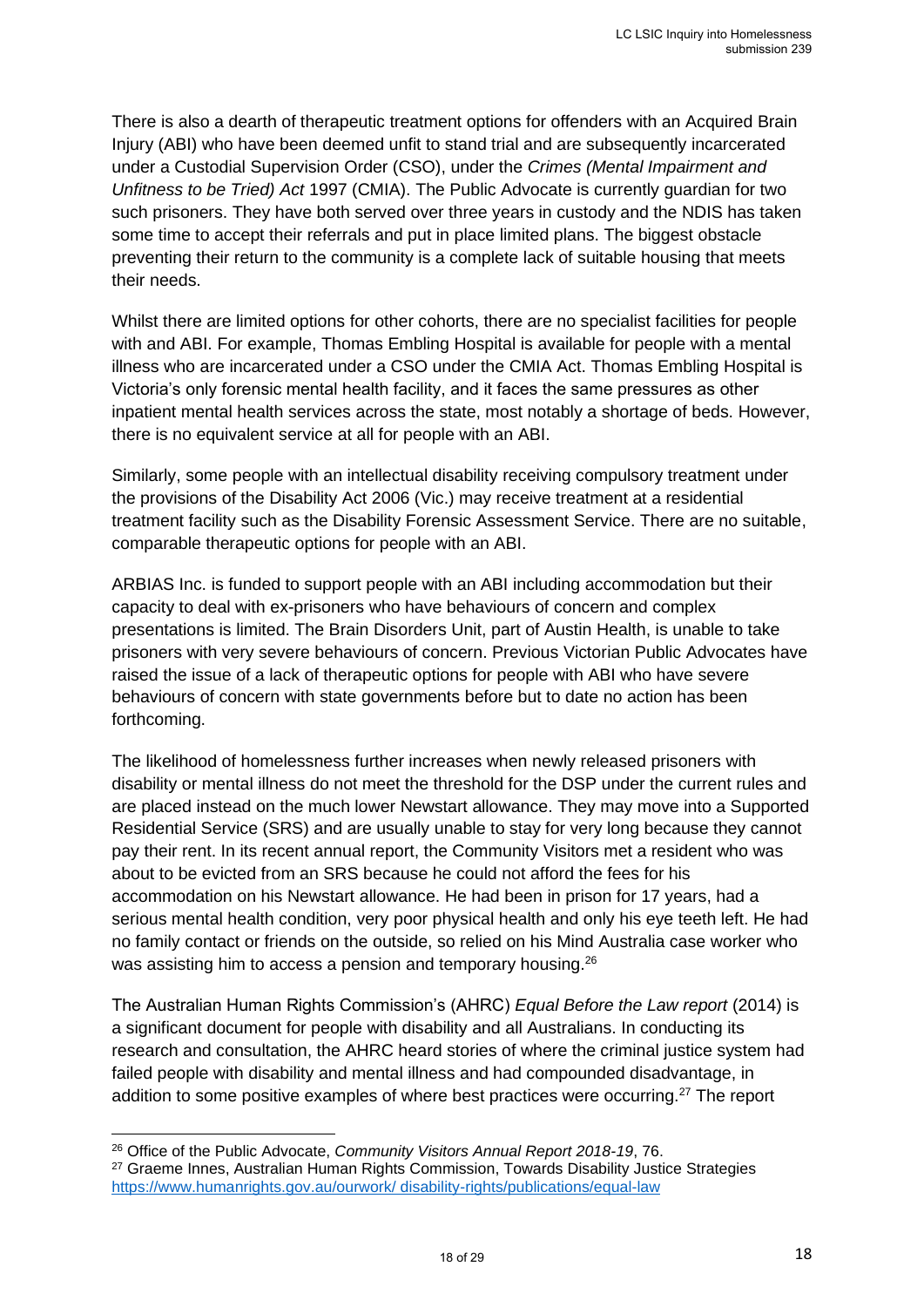proposed possible actions towards the development of a state or territory administered Disability Justice Strategy as a beneficial approach to address some of the inequities faced by people with disability. The AHRC recommended the development of a Disability Justice Strategy to reduce the number of people with disability and/or mental illness who are incarcerated, particularly as there is likely to be inadequate support for their needs in prison. OPA endorses this recommendation.

#### **Recommendation 1**

#### **Corrections Victoria should:**

- **adopt appropriate protocols to screen for cognitive impairment at entry into prison, which is a contingent factor for successful discharge planning to occur later.**
- **adopt protocols to identify whether people entering their service are NDIS participants or are potentially eligible to be so, and to facilitate access at the earliest opportunity.**
- **allow NDIS-eligible prisoners to have access to NDIS planning and supports while in prison.**
- **Ensure that prisoners who are placed on remand solely because they do not have an address to which they can be bailed, have access to discharge planning while on remand to ensure they are not homeless if they are released after appearing in court.**

#### **Recommendation 2**

**The Victorian Government should ensure that prisoners who remain on remand after sentence expiry because they are homeless are given immediate access to crisis or short-term accommodation with appropriate disability supports and a case worker to support them to find appropriate longer-term accommodation.**

#### **Recommendation 3**

**The Australian and Victorian Governments should:** 

- **address the interface issues between the NDIS and the Victorian prison system to reduce the number of prisoners with cognitive disability becoming homeless upon release because of a lack of appropriate disability supports.**
	- o ensure that prisoners who have had their DSP or Newstart allowance suspended or cancelled because they are in prison are provided with prior release support to have their DSP restored at the earliest opportunity as part

accessed 4 April 2016.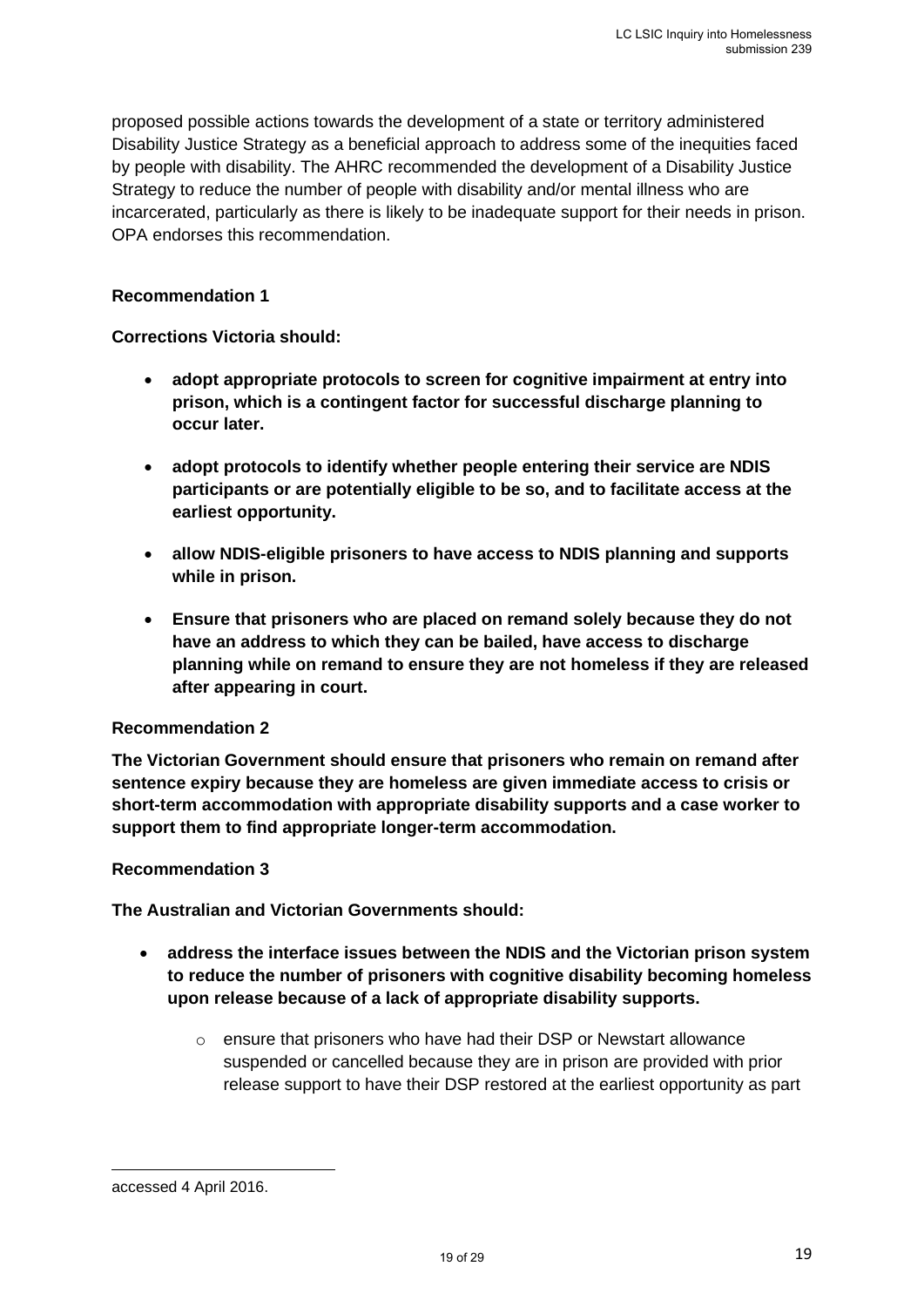of their discharge planning so that at the very least another welfare benefit is secured for them whilst their application is considered.

#### **Recommendation 4**

**The Victorian Government should establish a specific service to provide a therapeutic programme to address offending behaviours of concern for offenders with an Acquired Brain Injury (ABI) who have been deemed unfit to stand trial and have subsequently received a Custodial Supervision Order, under the** *Crimes (Mental Impairment and Unfitness to be Tried) Act* **1997.**

#### **Recommendation 5**

**The Victorian Government should develop a Disability Justice Strategy, as proposed in the Australian Human Rights Commission report Equal before the law, to reduce the number of people with disability and/or mental illness who are incarcerated due to inadequate support for their needs.<sup>28</sup>**

### <span id="page-19-0"></span>**5.2 Mental health**

Community Visitors and OPA continue to identify a serious deficiency in the availability of less restrictive, home-like, community-based accommodation options for people with chronic mental illness. This leads to people with ongoing mental health support needs remaining in inpatient settings, cycling through short-term accommodation, or potentially becoming homeless. All these scenarios can impede an individual's recovery.

For example, a mental health patient was to be discharged from an acute service into homelessness, with a warm coat and sleeping bag purchased by the service. The service tried to find accommodation for him but there were limited options and he refused all offers. The Community Visitors Program contacted the Office of the Chief Psychiatrist which liaised with the service. The service consequently provided the person with three nights' accommodation, and a community mental health service agreed to assist with medication.

Some services refuse to discharge to homelessness, resulting in bed blockages and, sometimes, acute-level care for people who no longer need it. OPA's long stay patient project involves the collection and analysis of data by Community Visitors to identify consumers who are in mental health units for extended periods of time. Community Visitors request long stay patient data from staff for publication in their annual report.

'Long stay patients' are defined as consumers spending more than three months in an adult acute unit or more than two years in a Community Care Unit (CCU), Secure Extended Care Unit or other units such as Thomas Embling Hospital and Mary Guthrie House.

<sup>28</sup> Office of the Public Advocate, *Submission to Senate Community Affairs Reference Committee: indefinite detention of people with cognitive and psychiatric impairment in Australia* Carlton, Vic. Office of the Public Advocate, 2016, 13.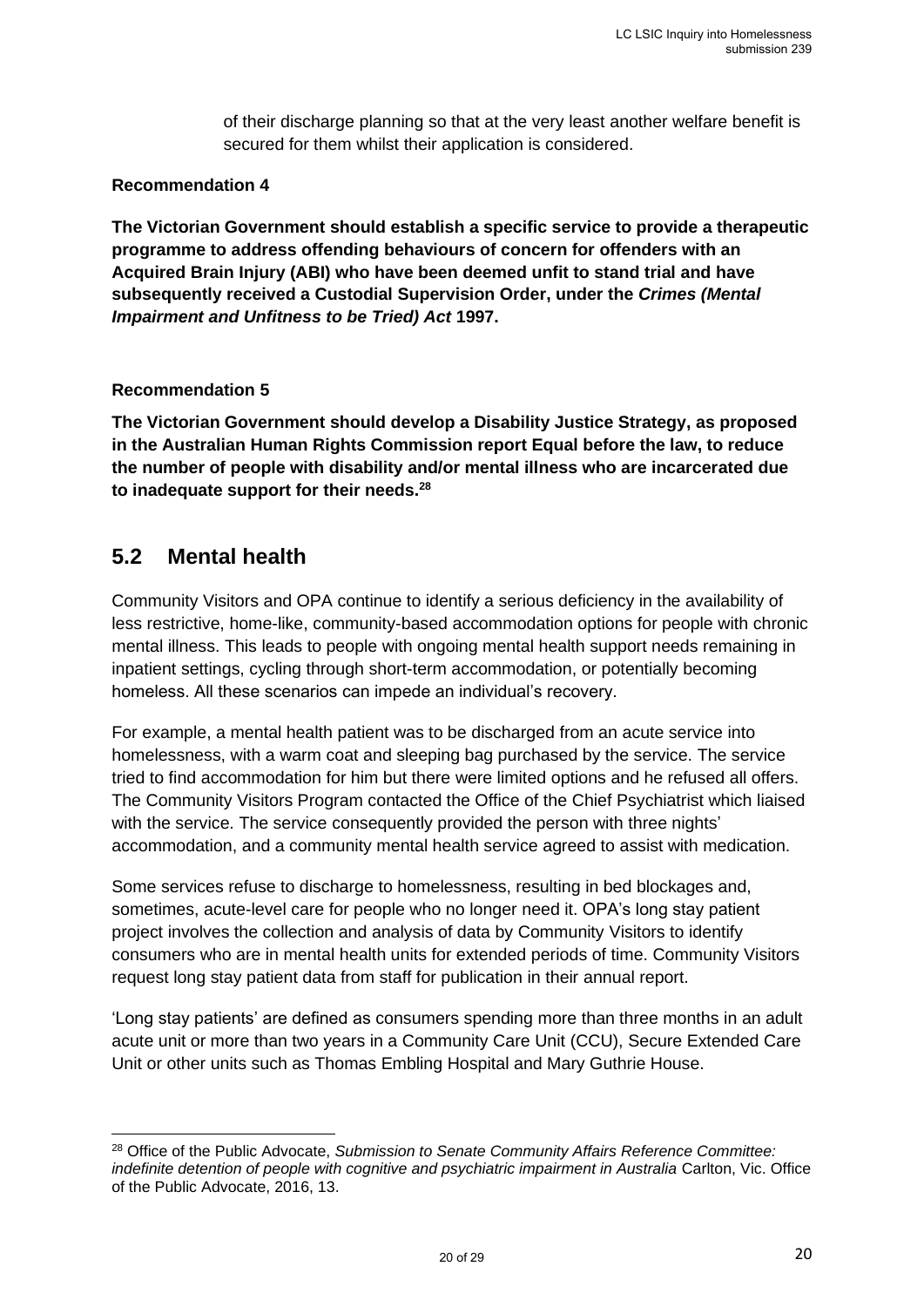Since 2007, Community Visitors have identified a remarkable number of consumers who are 'long stay patients'. Many involuntary consumers spend protracted periods of time in these restricted settings on the sole basis that there is nowhere else for them to go.

At the last data collection point in 2018-2019, 27 per cent of these consumers were unable to be discharged because of a lack of suitable accommodation. Community Visitors identified 92 long stay consumers across 21 Victorian mental health facilities, an increase from 2015-2016 when 65 long stay consumers were identified. It is the highest recorded figure since 2010.

The duration of stay of these 92 long stay consumers varied from three months to 24 years for three consumers in a CCU. Multiple barriers prevented discharge from mental health units. In some cases, the person may be too unwell to move on from the service and in these cases, it can be appropriate for them to continue to receive care. In addition, only onethird of consumers aged under 65 years of age had an NDIS plan. Having an NDIS plan, if the patient is eligible, may speed up the process of discharge. However, the most consistently cited factor preventing discharge for long stay consumers was a shortage of accommodation that could ensure a transition into a less restrictive setting and provide the required level of care. In other words, some long stay consumers are residing in overly restrictive environments for lack of alternative step-down accommodation options.<sup>29</sup>

The capacity of the mental health system to meet its human rights obligations in line with the Victorian Charter of Human Rights and Responsibilities and the UN CRPD is severely compromised by these shortages in community-based accommodation. OPA contends that it is not reasonable to limit a person's rights where their circumstances are dictated by the failure of the service system to provide less restrictive options.

### <span id="page-20-0"></span>**5.3 Supported Residential Services (SRS)**

SRS are privately operated residences that provide accommodation and support for individuals who need help with everyday activities. Each SRS differs in services, residents, and fees. SRS can accommodate up to 80 residents, many who live in shared rooms. In pension-only SRS, residents pay approximately 90 to 95 per cent of their disability pension and rent assistance in fees.

SRS residents have varying levels of support needs. The overwhelming majority (91 per cent) have at least one disability. That figure rises to 96 per cent in pension-level SRS, with 60 per cent of them having a mental illness. <sup>30</sup> In OPA's experience, the SRS sector is often asked to fill the gap left in the absence of community-based accommodation for people with disability or mental illness. There are a large number of people with mental health issues who would likely be homeless if not living in these facilities. Community Visitors are concerned that there is a misperception in the mental health sector that clinical staff are employed in SRS or that SRS are step-down mental health facilities. SRS can only provide minimal levels of supports to enable people to live in the community. While they meet the needs of some residents, they are not usually suitable for individuals with more complex

<sup>29</sup> Office of the Public Advocate, *Community Visitors Annual Report 2018-19*, 9, 54-55.

<sup>30</sup> Department of Health and Human Services (Vic), *Supported Residential Services Census 2013.*  Melbourne: Department of Health, 2013.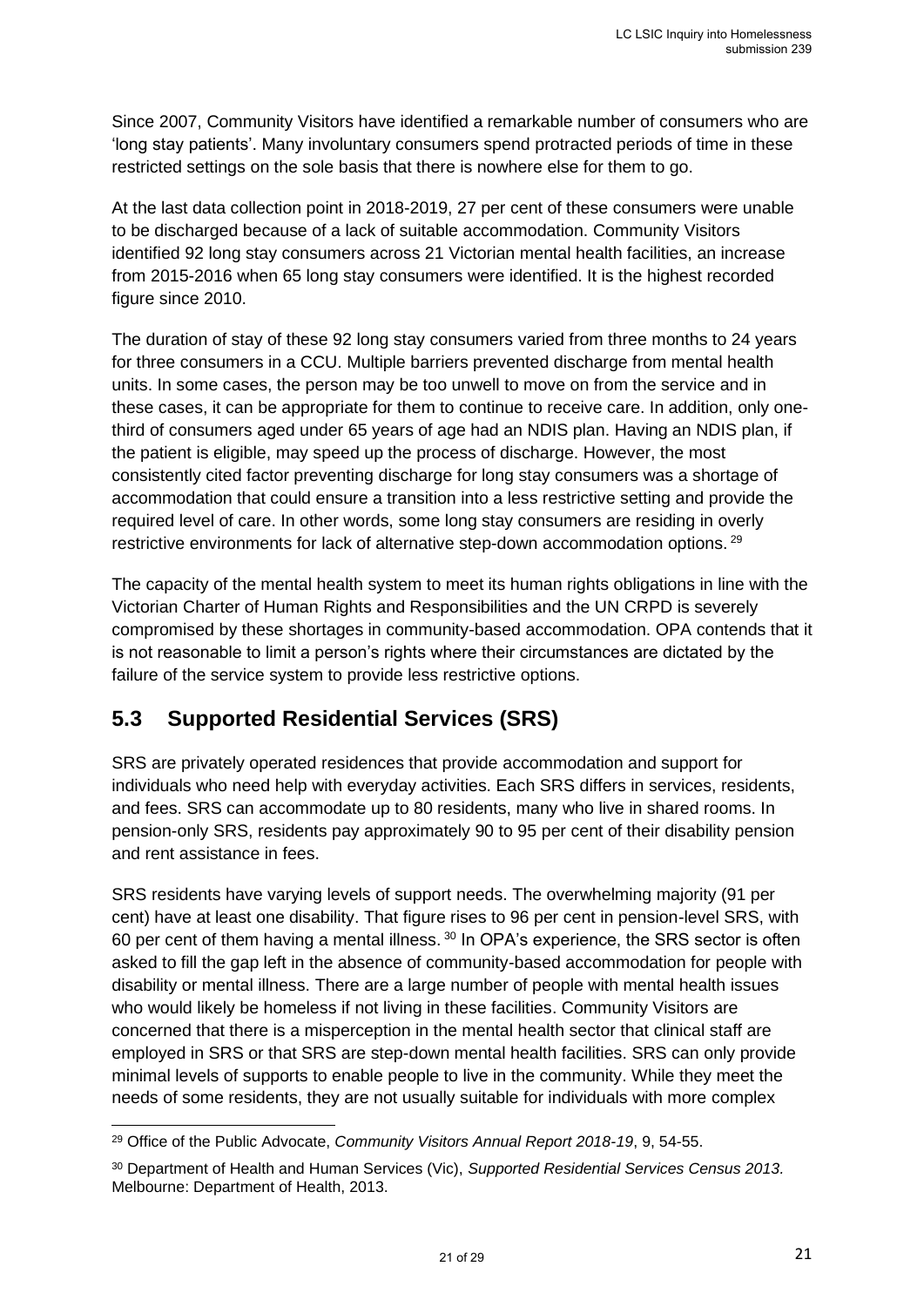presentations of disability and/or mental illness, particularly as they have such low staff to resident ratios of one to 30, In some ways, SRS replicate many of the features of institutions. Community Visitors meet pension-level SRS residents who require support beyond that which can be reasonably provided by the facility. In some cases, proprietors lack the skills and resources to support people with mental health conditions, thereby increasing their risk of homelessness.

The increased reliance on SRS as a result of the dearth of supported accommodation for this cohort is not an appropriate or effective systemic response. The prevalence of mental illness in combination with drug and alcohol use creates incompatibilities between residents and can often heighten tensions within an SRS, meaning that for many, SRS are unsafe.

Since 2013, Community Visitors have reported 453 issues related to abuse, violence, and neglect within SRS. Aggression occurs between SRS residents, as well as between SRS residents and staff and, according to Community Visitors data, the number of incidents related to resident safety has steadily increased in the past five years. Community Visitors also report a high number of sexual assaults, with more than 50 per cent of pension-level SRS having incidences of one or more sexual assaults.

Sometimes police are called, and in many instances, violent episodes lead to resident evictions, adding pressure on residents to find alternate accommodation and placing them in a precarious situation that may result in homelessness. To this point, the DHHS 2018 SRS census data show that the most commonly cited reason for the issue of a notice to vacate is 'a resident endangering the safety of other persons.'<sup>31</sup> In many instances, violent episodes led to resident evictions, pressure on people to move to another SRS or even homelessness.

Despite a high need for supported accommodation, some SRS operate with empty beds. In the 2018 SRS Census, proprietors cite the following reasons for empty beds: lack of suitable residents, residents moving to higher care, and residents not being able to afford to stay.

Simultaneously, OPA and Community Visitors are aware that newer pressures are threatening the financial viability of SRS. There has been a significant loss of beds in recent years: since 2013 when the sector counted 5,400 beds, Community Visitors have identified fourteen SRS closures, bringing the number of beds in the sector down to 4,399 (i.e. a 20 percent decrease). The roll out of the NDIS is one contributing factor.

While SRS are often an accommodation of last resort and are not appropriate for some people, they nonetheless fill an important gap in the absence of better accommodation options. Community Visitors and OPA have ongoing concerns about bed losses in the sector when no additional accommodation options are being funded to fill the gap.

### <span id="page-21-0"></span>**5.4 NDIS**

The NDIS will ultimately support 460,000 Australians with disability, including through the provision of Supported Disability Accommodation (SDA). However, the vast majority of NDIS

<sup>31</sup> Department of Health and Human Services (Vic), *Supported Residential Services Census 2018*. Melbourne: DHHS, 2019.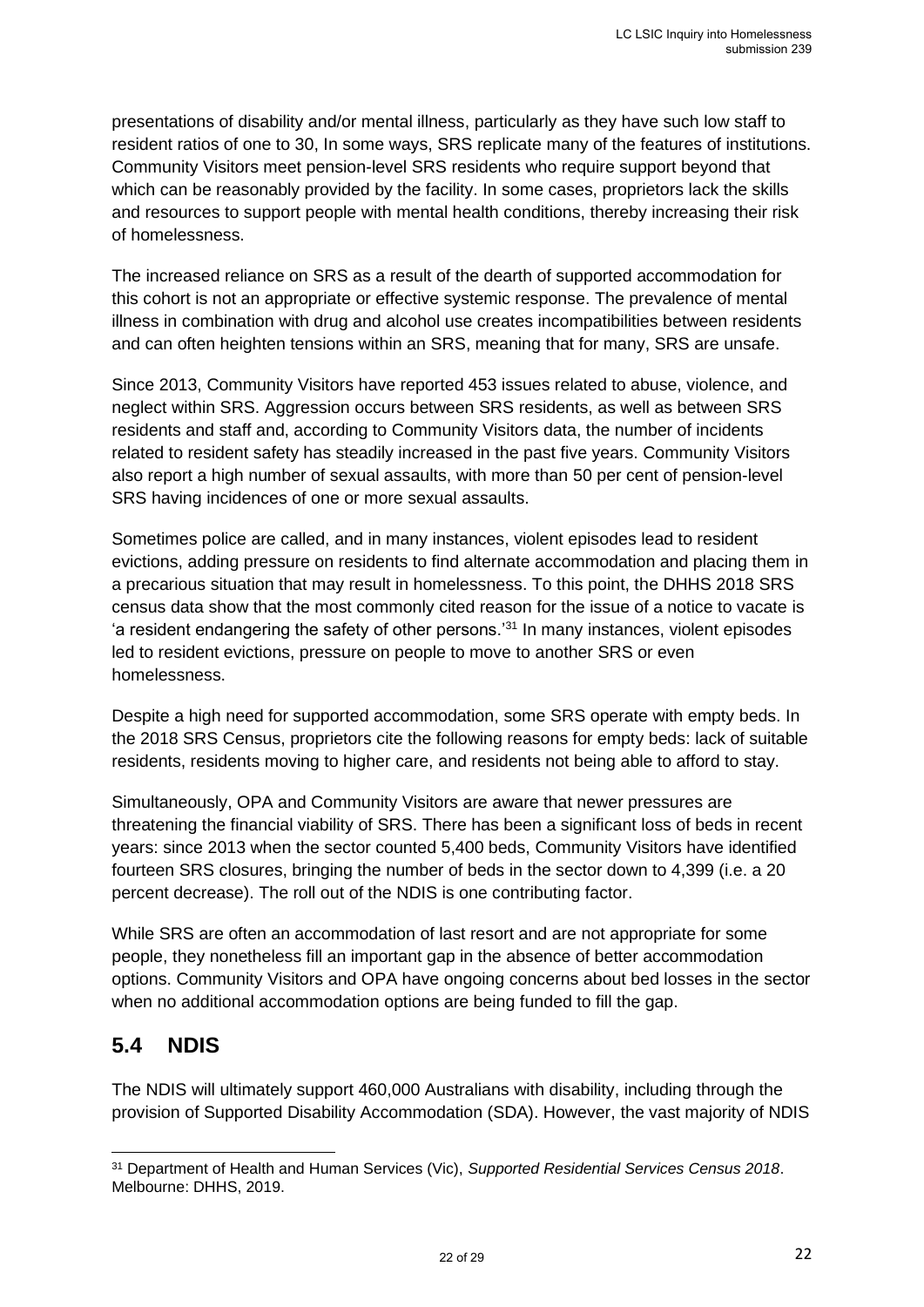participants will not be eligible for SDA funding. Only approximately six per cent of all NDIS participants will receive funding for SDA. This group is comprised of those people with disability who require specialist housing solutions, including to assist with the delivery of supports that cater for an extreme functional impairment or very high support needs. Many other NDIS participants will receive other supports to enable them to live in the accommodation setting of their choice (but outside of the NDIS market).

The intention behind the NDIS is to enable people with disability to choose the type of housing and support they require to enhance their quality of life. Despite the promise of choice and control, OPA is concerned that the NDIS and the introduction of SDA funding does not signal the end of congregate living arrangements for people with disability. Such living arrangements have been shown to lead to poorer outcomes for people with disability. To this point, the UN report on Australia's Review of the CRPD raised concerns that the SDA framework "facilitates and encourages the establishment of residential institutions and will result in persons with disabilities having to live in particular living arrangements to access NDIS supports."<sup>32</sup>

This is made explicit in the secondary legislation that sets the parameters of the NDIA's decisions around SDA approval, the *National Disability Insurance Scheme (Specialist Disability Accommodation) Rules* 2016 (SDA rules). The SDA rules foster the arrangement that NDIS participants who require 24/7 support live in shared arrangements.<sup>33</sup> OPA fears that cluster living arrangements will continue to prevail in the new environment and, in some cases, will operate with fewer safeguards.

Whilst there are examples of very good group homes, and it is essential that high-quality group homes are available to ensure that people with a disability are able to realise their right of choice and control over where they live, the group home model does not work for everyone. OPA and Community Visitors have reported on violence and abuse in these settings over many decades. OPA's recent report *I'm too scared to come out of my room* considers five key factors that affect the prevention of, and adequate response to, violence in congregate care settings and makes 38 recommendations for reform.<sup>34</sup>

Many OPA clients are eligible for SDA, having previously resided in state-owned group homes. The transition to the NDIS has marketized the provision of residential disability supports and has, to date, placed some NDIS participants at higher risk of homelessness.

There are several contributing factors to this situation. First, it is widely accepted that the SDA market is currently unable to meet demand and while some market development strategies have been proposed, it will take years for supply to reach required levels.

Second, where previously disability residential services were funded, managed, and in many cases operated by the Victorian Government, the NDIS introduces a privatised approach to

<sup>32</sup> United Nations, 'Concluding observations', 11.

<sup>&</sup>lt;sup>33</sup> National Disability Insurance Scheme (Specialist Disability Accommodation) Rules 2016 s.4.7 (b)provides 'if the participant requires constant person to person supports and cannot be left alone for periods of time, the most appropriate support model may be shared onsite support'.

<sup>34</sup> Office of the Public Advocate. '*I'm too scared to come out of my room': Preventing and responding to violence and abuse between co-residents in group homes*. (Carlton (Vic.): Office of the Public Advocate, 2019).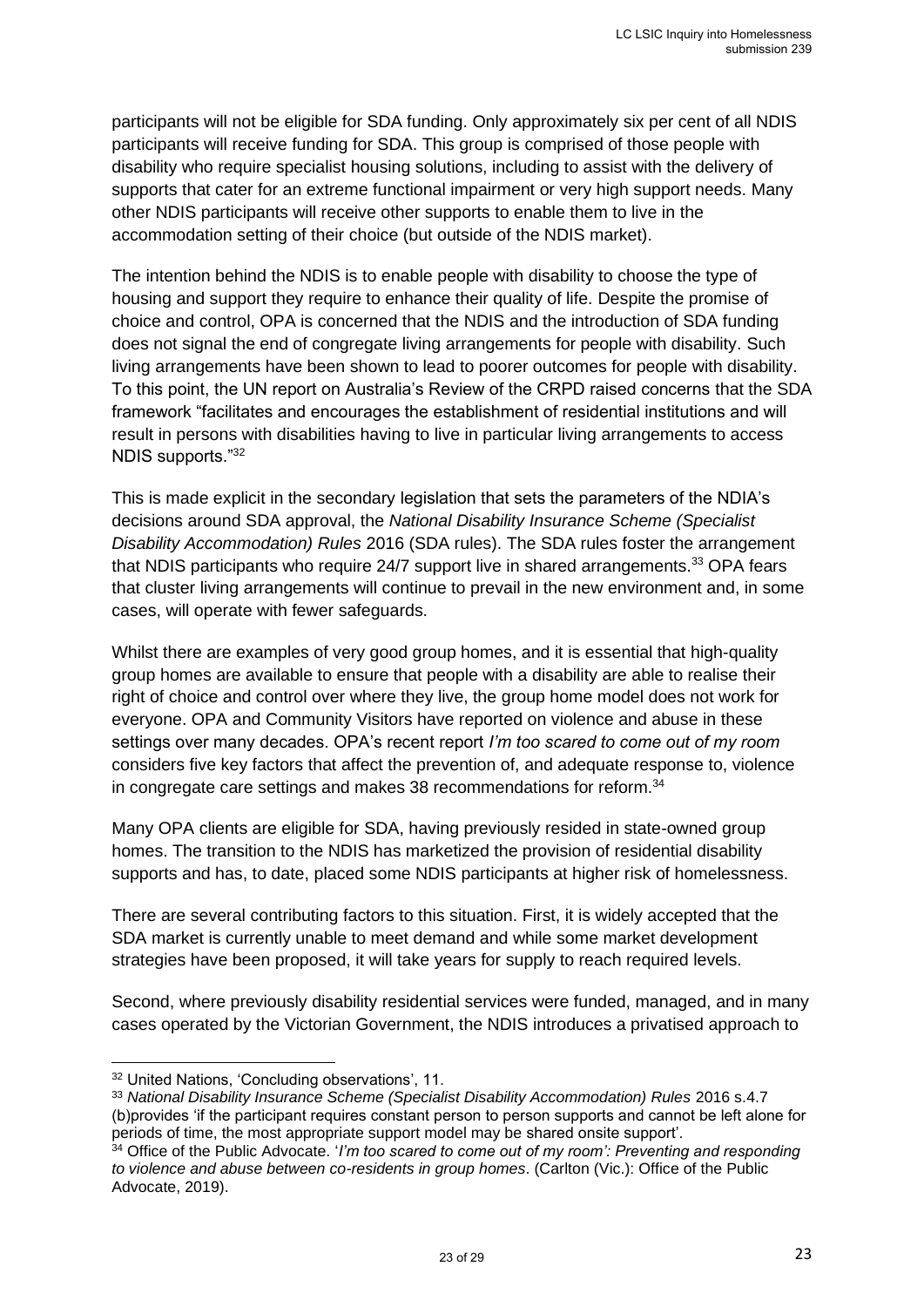service provision. That is, while funding is provided by the Government through individualised plans, SDA and all NDIS services are provided by non-government organisations and are therefore not immune to market stressors. Perhaps most significant in relation to homelessness is the reality that, in a free market, there is no provider of last resort. A provider can choose to leave the market at any time and under the NDIS rules, has very little obligation to support an SDA resident to find alternative accommodation. This could create a crisis for a tenant, as OPA has seen occur and there is no available crisis response. Indeed, the stimulation of the SDA market has proven challenging and thin markets in this area have caused many participants who have SDA funding in their plan to remain in, or to choose to enter, alternate housing arrangements that are inadequate for their circumstances. This situation points to a lack of adequate safeguards.

Third, the process of approval for SDA funding and subsequently sourcing a provider can be further delayed by bureaucratic hurdles and delays.

#### **Case Story 3**

When June, a woman with both an intellectual disability and mental illness spent time in a mental health facility, her SDA provider indicated to the hospital that June could not return to her SDA because of her challenging behaviours. These behaviours were most likely caused because she had been relocated from her previous SDA without appropriate transition supports being put in place. Furthermore, there were problems regarding June's transition to the NDIS and poor support coordination and service planning at June's original SDA. In effect, because of all these moves, June lost her "grandfathered" eligibility for SDA, which has now dropped out of her NDIS plan. The oss of SDA eligibility by default rather than assessment is a key concern. Her private guardian is seeking to stabilise June's health and medication, has engaged another NDIS support provider, sought a review of June's plan to include SDA, and arranged behavioural support assessments and future accommodation planning for June. There appears scope for a complaint to the NDIS Commissioner for Quality and Safeguards in relation to her treatment by her SDA provider. The private guardian has also been unable to find respite accommodation that were able to take her. June remains in the mental health facility, where she can remain for some time until more appropriate accommodation can be found. The facility agreed to this placement, even though there s pressure on beds in the facility. The hospital agreed because it was aware that there was nowhere else for June to go until an NDIS plan with appropriate SDA is put in place. If the facility had not agreed to this long-term placement for June, she would be homeless.

Prior to the introduction of the NDIS, relocation mechanisms were available to the DHHS when a crisis occurred. Those mechanisms are no longer available. As SDA is managed by a multiplicity of providers, and the DHHS no longer plays a funding or regulatory role, there is no way to 'oblige' a provider to take on a client in need. The NDIA has not yet found a system wide resolution to issues like these ones. Instead, respite services are too often used for crisis situations. For example, in one area, thirty families who were using a respite service had their booking cancelled for up to nine weeks when the house was used for one high risk client who posed a serious safety risk to other residents and staff. Regular users of the respite service were redirected to an alternative service, which normally caters for children only. Children's respite services were cancelled two days a week to accommodate adult clients during this time. One family considered applying for full-time care as they were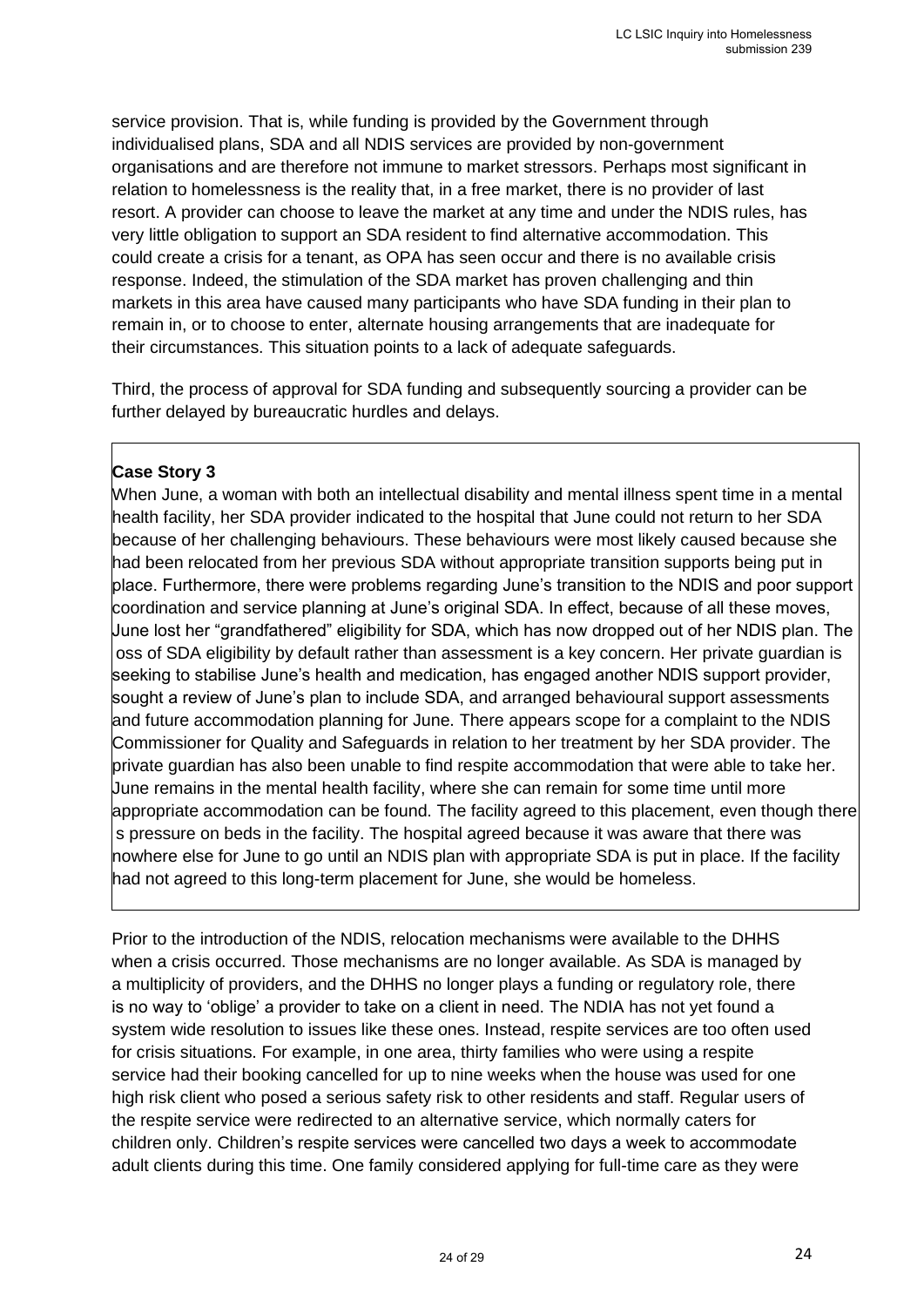struggling to cope without access to regular respite. Behavioural assessments needed to be conducted to explore more suitable permanent housing options for this high-risk client, which would take several months. Subsequently, the client was detained within a justice facility following a serious incident so the respite service could resume.<sup>35</sup>

OPA repeats with minor revisions recommendation 8 from *The Illusion of Choice and Control* below.

#### **Recommendation 6**

The Victorian Government should advocate to the National Disability Insurance Agency (NDIA) that it should consult on, publish, and implement its Maintaining Critical Supports and Immediate Support Response policy and framework as a matter of urgency. This policy and framework should ensure that:

- **• multiple designated providers of last resort are clearly identified;**
- **• providers of last resort are adequately resourced to enable them to respond immediately in situations of market failure which includes having staff available on short notice;**
- **• the providers and their staff have specialised experience, skill and expertise that are relevant to the specific needs of participants;**
- **• clear procedures exist to guide planners, local area coordinators and support coordinators when the need arises for a provider of last resort to** supply **any approved support (not just 'critical' supports);**
- **• participant plans have built-in flexibility for situations in which a provider of last resort is required, including the ability to access contingency funding;**
- **• as soon as possible, participants are transitioned back to support outside provider of last resort arrangements;**
- **• providers of last resort mechanisms are established as an ongoing component of the NDIS market (i.e. they continue to exist once the transition to the NDIS is fully completed).**

#### **Case Story 4**

OPA was appointed as guardian for Liam who was receiving hospital care. When he was ready to be discharged, his parents relinquished Liam's care because his behaviours of concern had significantly escalated during his hospital stay. However, for this same reason, no NDIS respite service was willing to take him on as a client. NDIS planning meetings and plan reviews were organised by the hospital staff, but it took nearly six months to find safe and suitable

<sup>35</sup> Community Visitors, *Annual report* 2017-18, 49.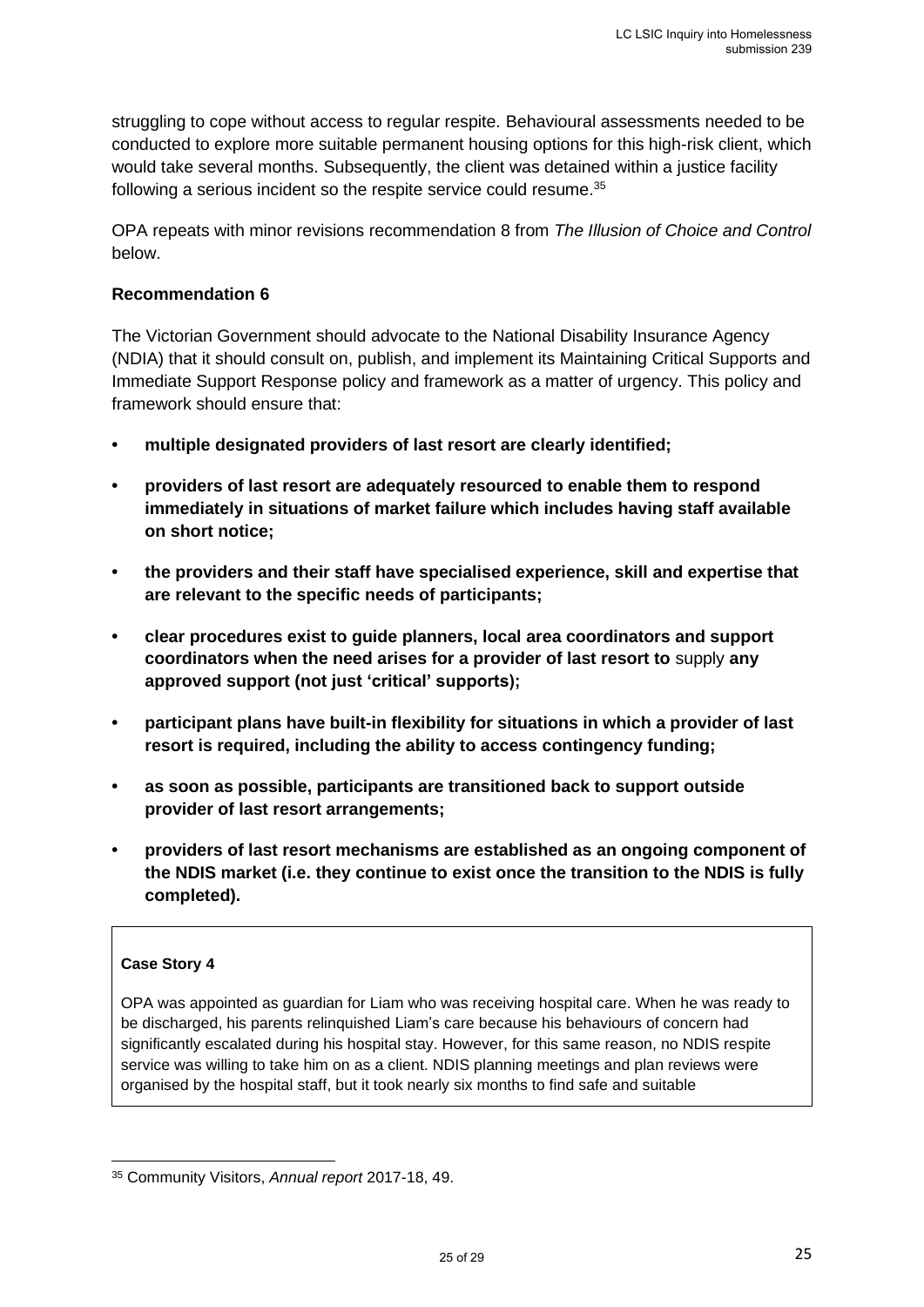accommodation to which Liam could be discharged. During this time, he did not require hospital level care and was unnecessarily occupying a hospital bed.

OPA is involved in several similar examples where delays in the administration of the NDIS result in people with disability remaining in custody or in hospital, or cycling through respite, motel, and family settings, all of which arguably contribute to a deterioration of their physical, mental, and behavioural wellbeing.

Fourth, NDIS participants with complex needs and behaviours of concern are not experiencing choice and control over services as intended. This is because in a free market, choice and control is equally applicable to both participants and providers. In other words, SDA (and other) providers can refuse to provide services to participants. OPA has been involved in numerous similar cases, which require increased advocacy efforts by advocate guardians on behalf of participants. OPA maintains its recommendation for a provider of last resort for this cohort.

Finally, OPA has serious concerns about the transition of safeguards related to tenure in disability residential services. In the transition to the NDIS, many of the safeguards that were previously provided through the Disability Act are now diffused between the NDIS Act and the Residential Tenancies Act. The regulatory landscape is more complicated than ever, and oversight, including that of the Community Visitors, has lessened. It remains to be seen what impact these changes will have on safeguards for security of tenure in residential disability services in the longer-term and whether this contributes to more people with disability becoming homeless.

#### **Recommendation 7**

**The Victorian Government should review the effect of the changes to the Disability Act 2006 and Part 12A of the Residential Tenancies Act (RTA) 1997 on the stability of tenure of residents with cognitive disability who either reside in, or are eligible to reside in, in Supported Disability Accommodation (SDA). The review should be coordinated through the Department of Justice and Community Safety, which has responsibility for the RTA.**

#### **Recommendation 8**

#### **The Australian Government should provide incentives to encourage more SDA development to meet demand. Recommendation 9**

The Australian Government should:

- Amend the NDIS Act 2013 to guarantee security of tenure for SDA residents to recognise Community Visitors and their power to visit unannounced all supported accommodation housing people with cognitive disability and mental illness
- Provide clarity around who will be responsible for providing Community Visitor programs in each state with list of eligible SDA dwellings on a regular basis.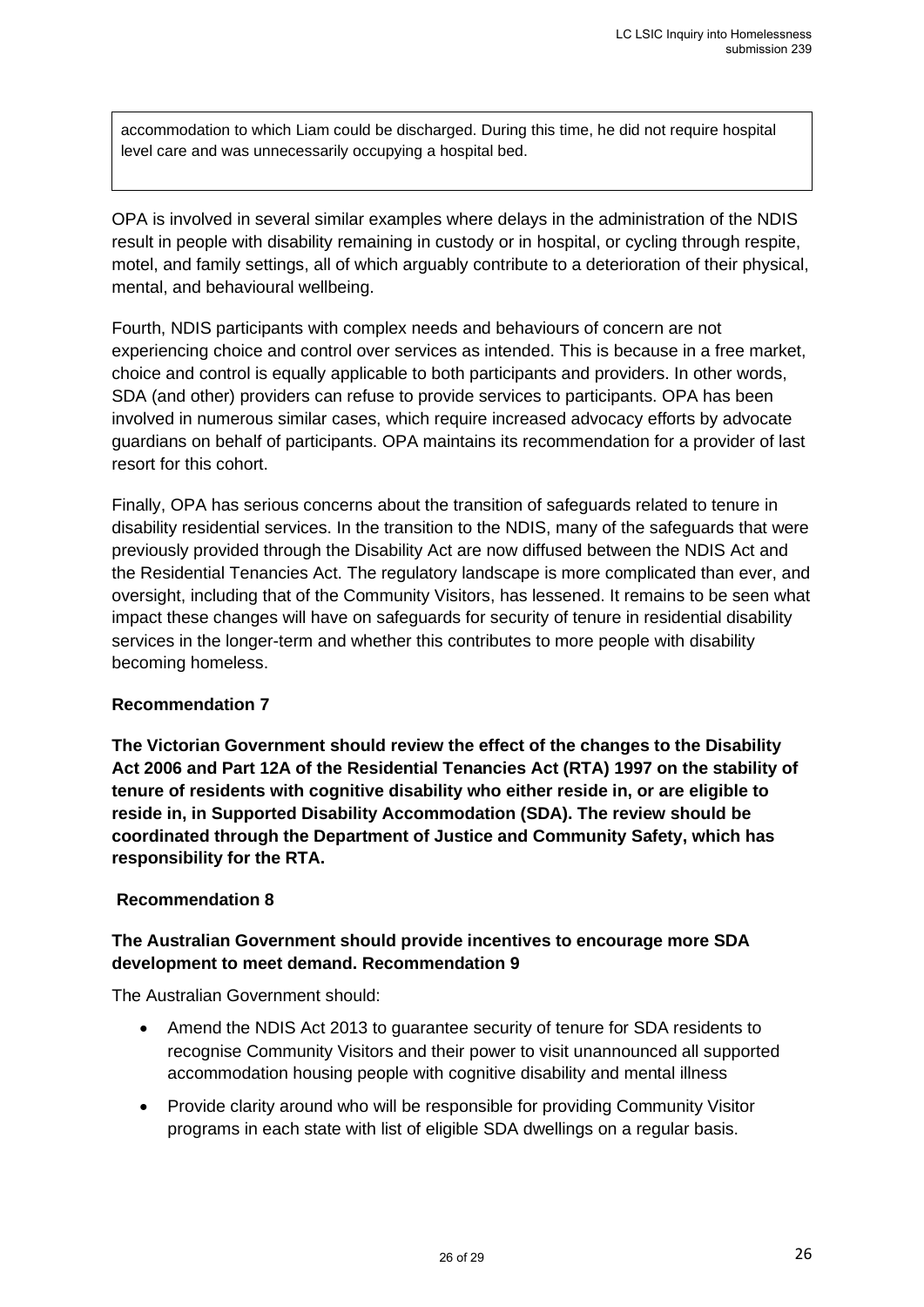The NDIS, and more specifically SDA reforms, should continue to be regarded as a positive development for people with disability. However, if the promise of choice and control cannot be fully realised, NDIS participants will continue to live in inappropriate, unstable, and sometimes unsafe settings that increase the risk of becoming homeless.

#### **Recommendation 10**

**The Commonwealth and Victorian Governments should commission research into more appropriate accommodation options for people with a disability and mental illness.**

**This research should:**

- **fully map at international, national and local level the range of supported accommodation options available;**
- **develop innovative supported accommodation options that move beyond the SDA, congregate care and cluster housing models including supported housing models such as 'Housing First';**
- **develop incentives to better match supply with demand.**

OPA repeats recommendations 11 and 12 from its report 'I'm too scared to come out of my room': Violence in Group Homes (2019), below.

#### **Recommendation 11**

**The National Disability Insurance Agency, in conjunction with Australian, State and Territory Governments, should adjust market levers and policies (including the pricing framework) to ensure the existence of sufficient numbers and diversity of SDA and crisis accommodation providers, and should also ensure that sufficient funds are provided so that SDA provision is able to meet future demand.**

#### **Recommendation 12**

#### **The National Disability Insurance Agency should establish a central register for participants seeking SDA.**

The dearth of housing options for people with a disability aged over 65 can also lead to the loss of funded services through the NDIS for people in that age group.

People seeking to access the scheme must be under 65 years old. However, once in the scheme, participants are generally able to continue receiving much needed supports after the age of 65. Section 29 of the NDIS Act, however, provides that a person automatically ceases to be a participant if they are in receipt of aged care services in certain circumstances. The operation of this provision, particularly in the context of thin markets, can lead to unfair outcomes for people who have no choice but to accept aged care services once they are older than 65.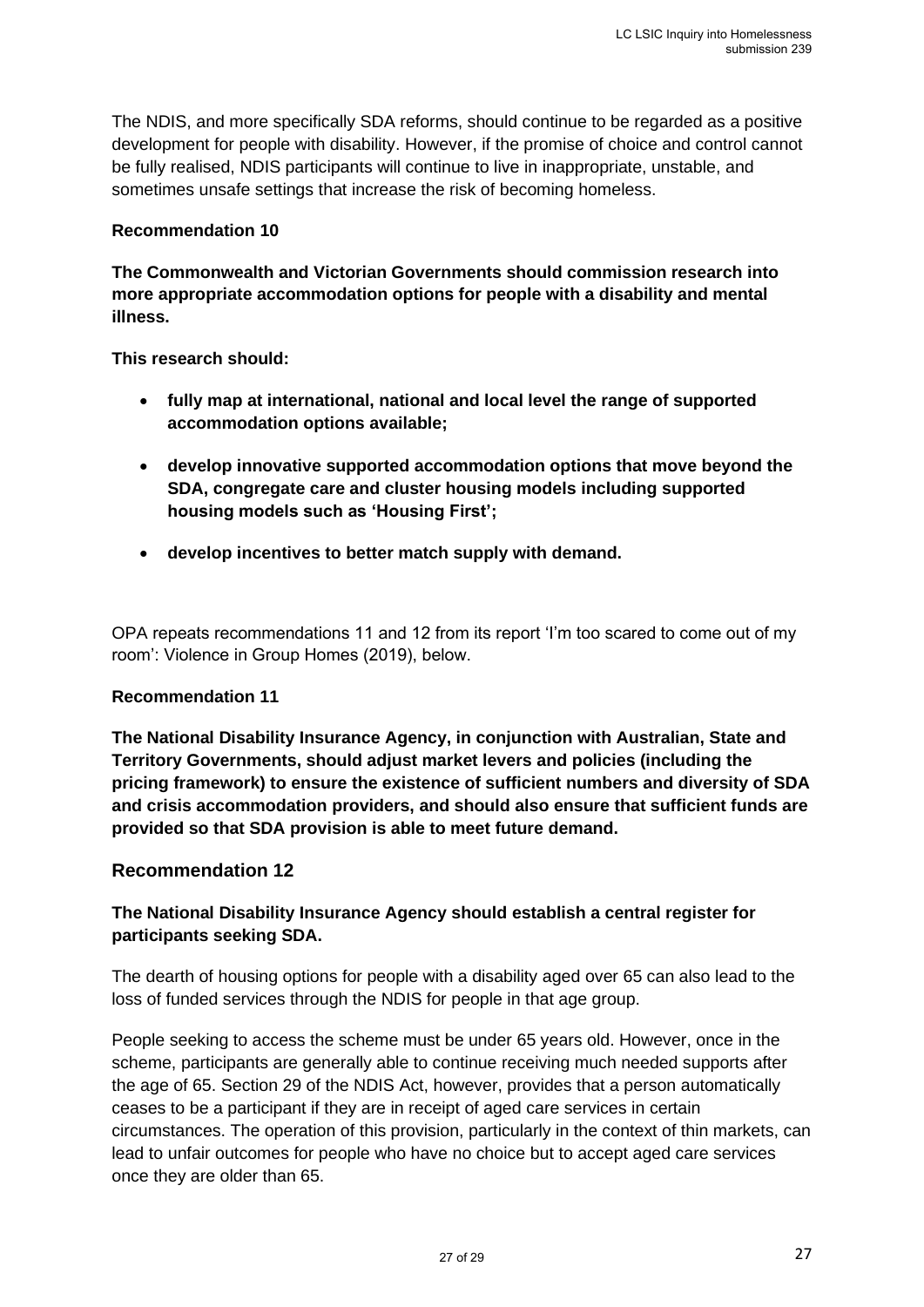This case story below illustrates the 'illusion of choice and control' in a rural area where a lack of accommodation options does not provide a 'choice' for a woman who was forced to move into a residential aged care facility because of a lack of alternate housing options and, as a result, denied access to her previous NDIS funding because of her age.

#### **Case Story 5**

The Public Advocate was appointed as a guardian with powers to make decisions relating to accommodation for Issy, a 66-year-old woman. At the time of appointment, Issy was receiving NDIS funding to access community activities. She was living in a SRS in country Victoria, but that service was closing, thus prompting the need to source alternative accommodation to avoid homelessness.

A lack of suitable and available disability accommodation options in that area led the guardian to consent to Issy moving into a residential aged care facility, close to the community centre she frequented. In the first instance, Issy occupied a respite bed and later her placement was made permanent as she informed the guardian that she was happy there. Following this, a scheduled NDIS planning meeting was cancelled by the NDIA who informed OPA that Issy had lost her NDIS eligibility by reason of section 29 of the NDIS Act, which stipulates that a person ceases to be a participant when "the person enters a residential care service on a permanent basis, or starts being provided with community care on a permanent basis, and this first occurs only after the person turns 65 years of age."

OPA was advised that a new access request could not be made and, furthermore, that a decision made under section 29 is not a 'reviewable decision' as defined under the NDIS Act.

By losing NDIS funding, Issy faces a significant decrease in the supports that are provided to her. The aged care system does not provide disability supports to the same extent that were available to her under the scheme. While the guardian has requested a plan review in the hopes of applying for Supported Independent Living and/or Specialist Disability Accommodation (SDA) funding, this will not change the fact that there is a scarce supply of suitable options in that region.

Thin markets in supported disability accommodation, and in the housing market more broadly, limited Issy's options by no fault of her own. Had she been only a few years younger she could have entered residential aged care and continued to benefit from the NDIS into old age. Her story illustrates how section 29, when implemented, can result in age-based discrimination; it is, as prescribed in the Act, only those who enter residential aged care after the cut off age who lose NDIS funding.

OPA recommends that this provision be removed altogether from the NDIS Act.

#### **Recommendation 13**

**The NDIS Act 2013 should be amended by the Australian Parliament to remove subsection 29 (1)(b), which states that a person ceases to be a participant in the NDIS when 'the person enters a residential care service on a permanent basis, or starts**